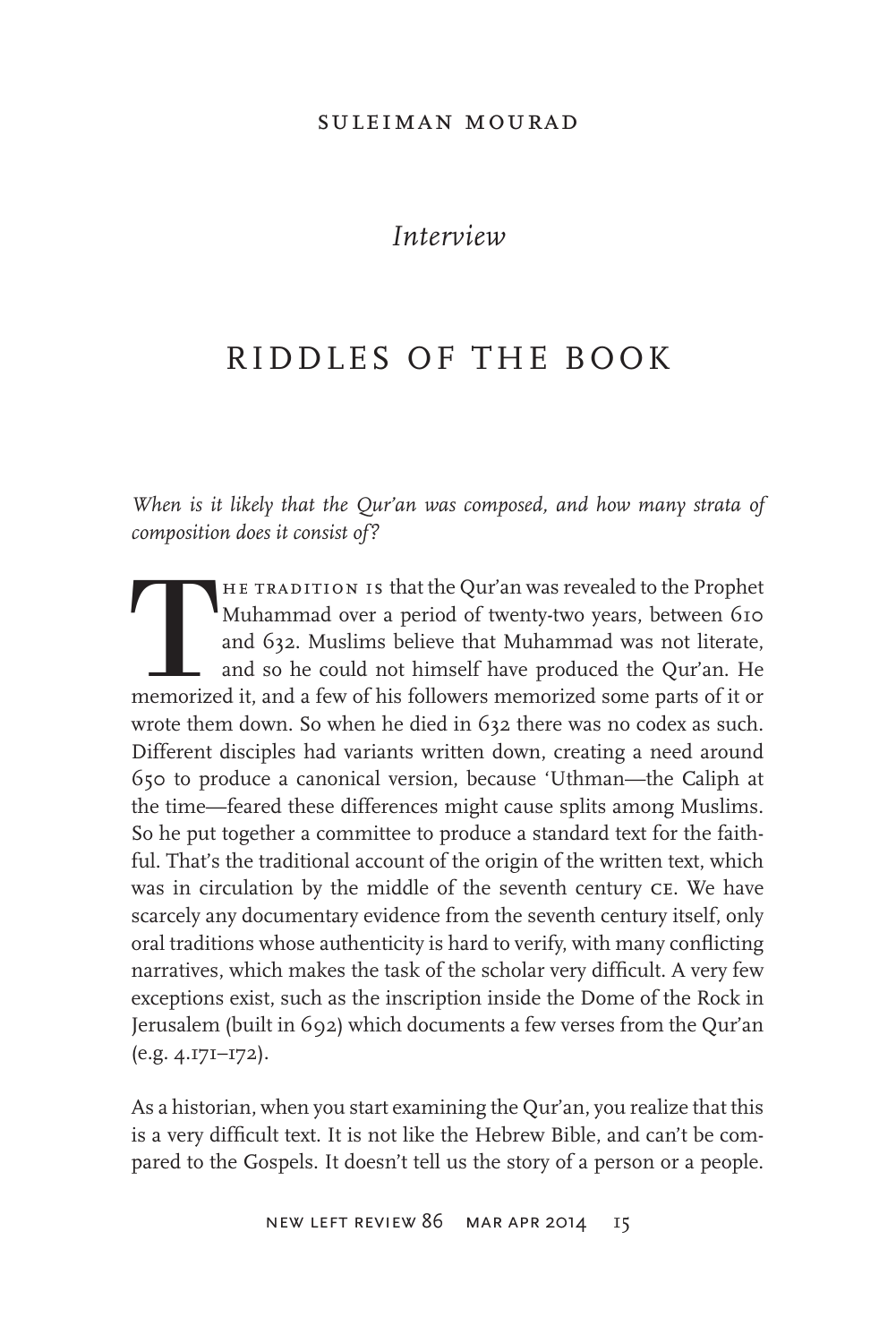The Hebrew Bible is the story of the Israelites; the Gospels record the story of Jesus's ministry. The Qur'an is not a story of the Arabs or of Muhammad's ministry. Its unique character as a narrative poses particular problems for the historian. If you only read the Qur'an, you would not know much about Mecca, Muhammad, and Arabia. Muslims have always read the Qur'an by using the books on the Life of Muhammad to help explain what the Qur'an intends. There is nothing like it, which actually is something that the Qur'an acknowledges. Aside from some verses that address legal matters, the Qur'an has a tendency to be brief and alludes to stories, events and issues with the assumption that its direct audience already knows them.

Some modern historians have postulated a human agent to have produced it, but was there one author or several authors? For a long time scholars in the field—the most influential was John Wansbrough believed that the Qur'an was finalized at the end of the eighth century, or the beginning of the ninth. Since we have some early inscriptions and a recent discovery of partial manuscripts of the Qur'an that can be dated to the late seventh or early eighth century, that view is now discredited. The material and the type of script used tell us when these were produced. For example, the Muslim world was by and large using paper by the middle of the eighth century, or the early ninth. Leather, papyri and parchment were abandoned because they were so much less practical. Script is also important. In the seventh century the principal script was Kufic, believed to have been invented in Iraq. Later, as Muslims started to develop new styles of writing, this was completely abandoned. So, by and large, anything written in Kufic script must come from the seventh or eighth century, especially if it is on papyri or parchment.

#### *Where was this new manuscript evidence found?*

When the Great Mosque in Sana'a was being renovated in the early 1970s, a secret attic was discovered above a false ceiling, containing a mass of old manuscripts. The Middle Eastern tradition (which applies to Christians and Jews as well) is that if a manuscript has the name of God or the name of the Prophet on it, you can't simply destroy it. The best thing you can do is put it away, or bury it, as with the Dead Sea Scrolls or the Nag Hamadeh texts. You do so not to hide them for hiding's sake, but to keep them from getting corrupted and thus insulting God. That was the case in San'a. A German scholar was allowed to study the finds, but she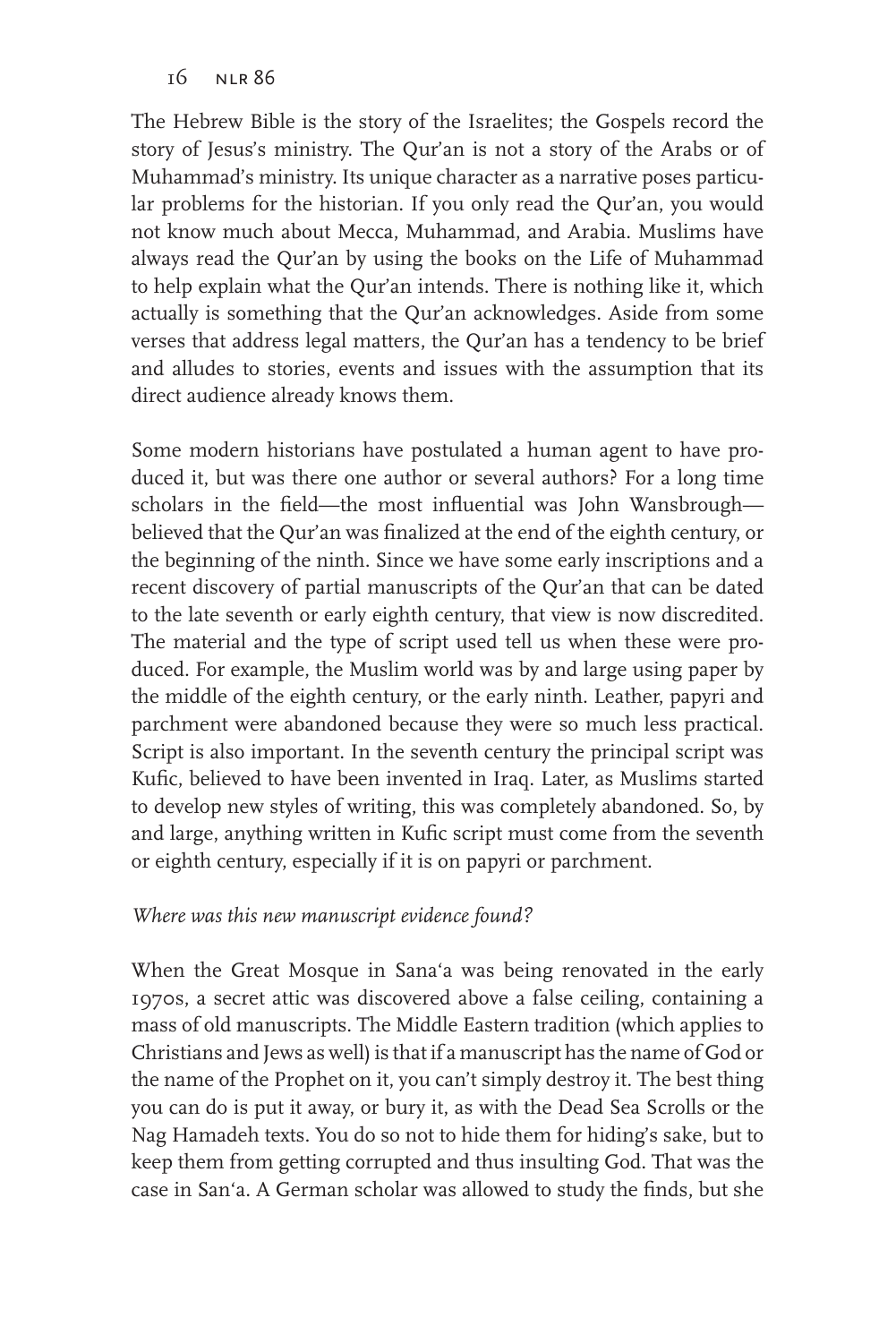has published very little on them for fear of the political consequences of doing so; it seems the Yemeni government threatened Germany with repercussions if anything embarrassing appeared. But from a few of what are believed to be very early parchments in the cache, using Kufic script, we know that they date to the late seventh or early eighth century, and we can already see one significant difference with the canonical version of the Qur'an. The traditional story tells us there were no serious variations between the different versions assembled by Caliph 'Uthman around the year 650, though we know that down to the eighth century more popular versions of the Qur'an, without major discrepancies from the canonical text, were retained in certain regions—Iraq or Syria—out of local pride. The Yemeni manuscript, however, contains a very serious divergence. In the canonical Qur'an, there is a verse with the imperative form 'say' *[qul]*—God instructing Muhammad—whereas in the San'a text, the same verse reads 'he said' *[qala]*. That suggests some early Muslims may have perceived the Qur'an as the word of the Prophet, and it was only some time later that his reported speech became a divine command. There is also some serious variation with respect to the size of some chapters.

One other early variation is attested. In the Dome of the Rock, three sets of verses from different parts of the Qur'an referring to Jesus can be seen. In the original of one of these Jesus says: 'Peace on me the day I was born, the day I die, and the day I am raised from death.' The inscription in the Dome of the Rock, however, reads: 'Peace on Jesus the day he was born, the day he died, and the day he was raised from death.' Here the switch from the first to the third person isn't a major change, but could be a kind of variation from the official Qur'an.

#### *What about internal layering in the canonical version itself?*

This raises a larger problem about the composition of the Qur'an as text. There is a huge difference between the Meccan verses—those believed to have been revealed or composed in Mecca between 610 and 622 and those revealed or composed in Medina between 622 and 632. The same book contains two very contrasting styles. In the first, rhyme is key. Verses are short and rather ambiguous, with lots of references no-one really understands. Scholars have suggested that some of these verses, especially the very early ones that are now at the end of the Qur'an, may have had a liturgical function, since they seem to involve a priest saying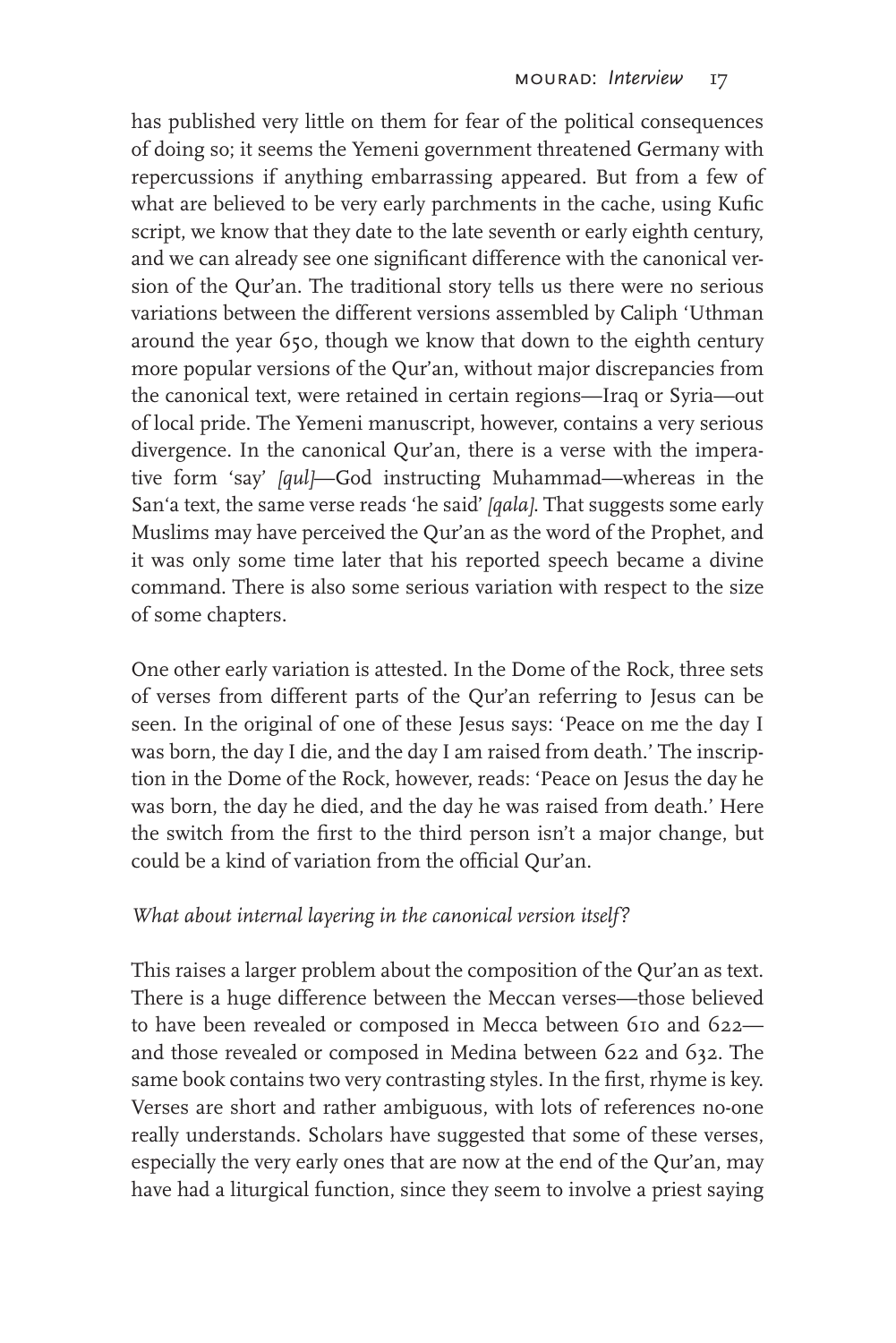something and the community responding, ritualistically. One term you can use to describe the Meccan parts of the Qur'an is unitarian—they call for a strict monotheism that doesn't treat Christians and Jews as outsiders, invoking Abraham as the spiritual grandfather of all who worship one God. That's understandable, because when Muhammad was in Mecca, he had no position of leadership there. But he could win followers by railing against Arab-style polytheism—not paganism, of which the Qur'an is dismissive, but a polytheism where there is a main god (the God of monotheism) whose worship has been corrupted by the addition of other deities as intermediaries (lesser gods of Mecca) or partners (the Trinity). In this sense, the God of the Qur'an is an extremely Biblical God—a jealous deity who refuses to be associated with any others, insisting that if you were to worship him, you have to worship him alone, and if you do not, he is very vengeful.

When Muhammad gets to Medina, on the other hand, he is no longer an average religious person. He is now a Prophet and Statesman: the religious leader of his followers, and a political leader in a city that includes people who do not belong to his religious community. In Medina there were Jews, polytheists, and new immigrants from Mecca called Muslims. In Mecca, everybody was a cousin of everybody else—it was one tribe of Quraysh, and they had to settle their problems by the law of the tribe. In Medina, there were different tribes, unrelated to one another, different religions, different communities. So when Muhammad becomes head of all of them, the Qur'an suddenly assumes a different form. It becomes less poetic, more prosaic, focusing on legal boundaries and questions of jurisprudence, and increasingly aggressive against other monotheists and definitely very aggressive against polytheism.

### *The division between the two components of the texts is clear-cut?*

Modern scholars accept the traditional scheme that parts are Meccan and other parts Medinan, though we are not always a hundred per cent sure which is which. For instance, we are told of several individual verses revealed in Mecca that were included in chapters that were revealed in Medina, and vice-versa. And because we do not have a clear chronology of the verses, no attempt to write the Qur'an in exact chronological order can succeed (the Orientalist Richard Bell tried it and only embarrassed himself). The language of the text is clearly evolving, some words dropping out completely, and new ones emerging. There are also some basic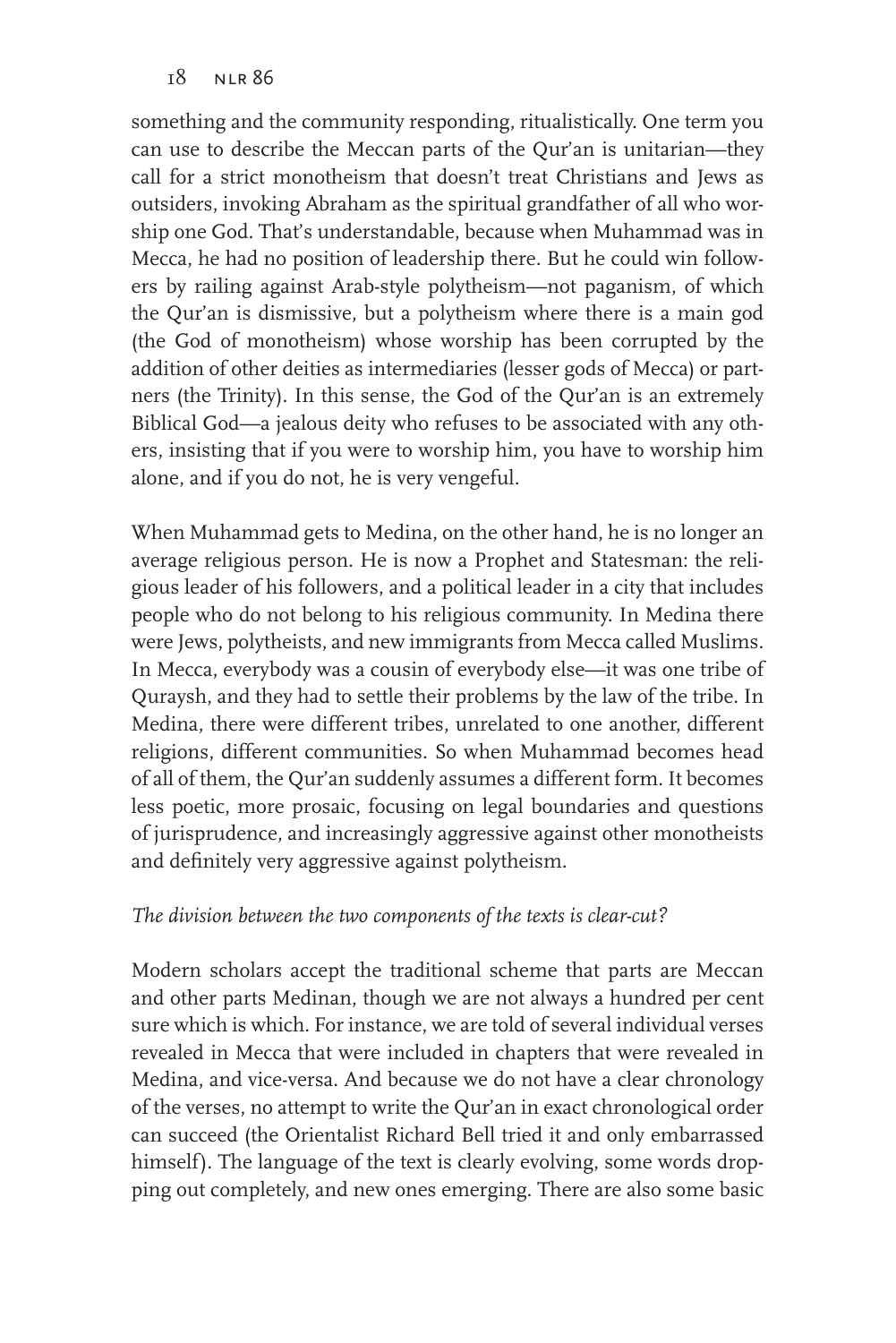grammatical mistakes in the Qur'an—sometimes a sentence starts in the singular and ends in the plural, some vowels go wrong in the declensions. This is from the viewpoint of the linguist; from the traditional vantage point, since the Qur'an is miraculous, these are not errors. It is important to point out here that when the official canonical text was put together around 650, the committee opted to arrange the Qur'an in decreasing order, starting with the longest chapters and ending with the shortest. They put a short opening chapter at the beginning, and scholars in the first few centuries debated whether this was actually part of the Qur'an or not.

# *Are there any anachronisms in the text—if not, would that confirm an early dating of it?*

Yes, if the Qur'an were from the late eighth or early ninth century, there would be philological traces of that. If you look at the famous Apocalypse Tapestry at Angers, dating from the fourteenth century, which illustrates the Book of Revelation (in the New Testament), in one panel the figure of a lion with seven heads holding a fleur-de-lys (representing France) faces a dragon with seven heads (representing England): here the Hundred Years' War between France and England is being projected back onto a vision formed 1300 years earlier. If the Qur'an was a later production, it would reflect some of the bitter disputes that broke out among the faithful once the Prophet died—major theological splits and definitely political conflicts, revolving around his succession. But the Qur'an says nothing about the question of succession.

So there is no reason to doubt that the Qur'an we have today resembles very closely the Qur'an the Prophet Muhammad told his followers was the revelation he had received. There is, however, a caveat to keep in mind. In the Arabic alphabet, there are many letters that have the same shape—what differentiates them as sounds is either the vowel that they carry, or the dots. But this was not the case in the seventh century. They had not yet invented vowels and dots. For example, the three consonants *jim*, *ha'* and *kha'* (and likewise other pairs or triplets) were written using the same letter. Similarly, you have several other letters that are not consonantally related at all—the *ba'* would have a dot under; the *ya'*, two dots under; and the *nun*, one dot above—yet all have the same shape when you write them without dots, especially at the beginning and in the middle of a word. If you have a word of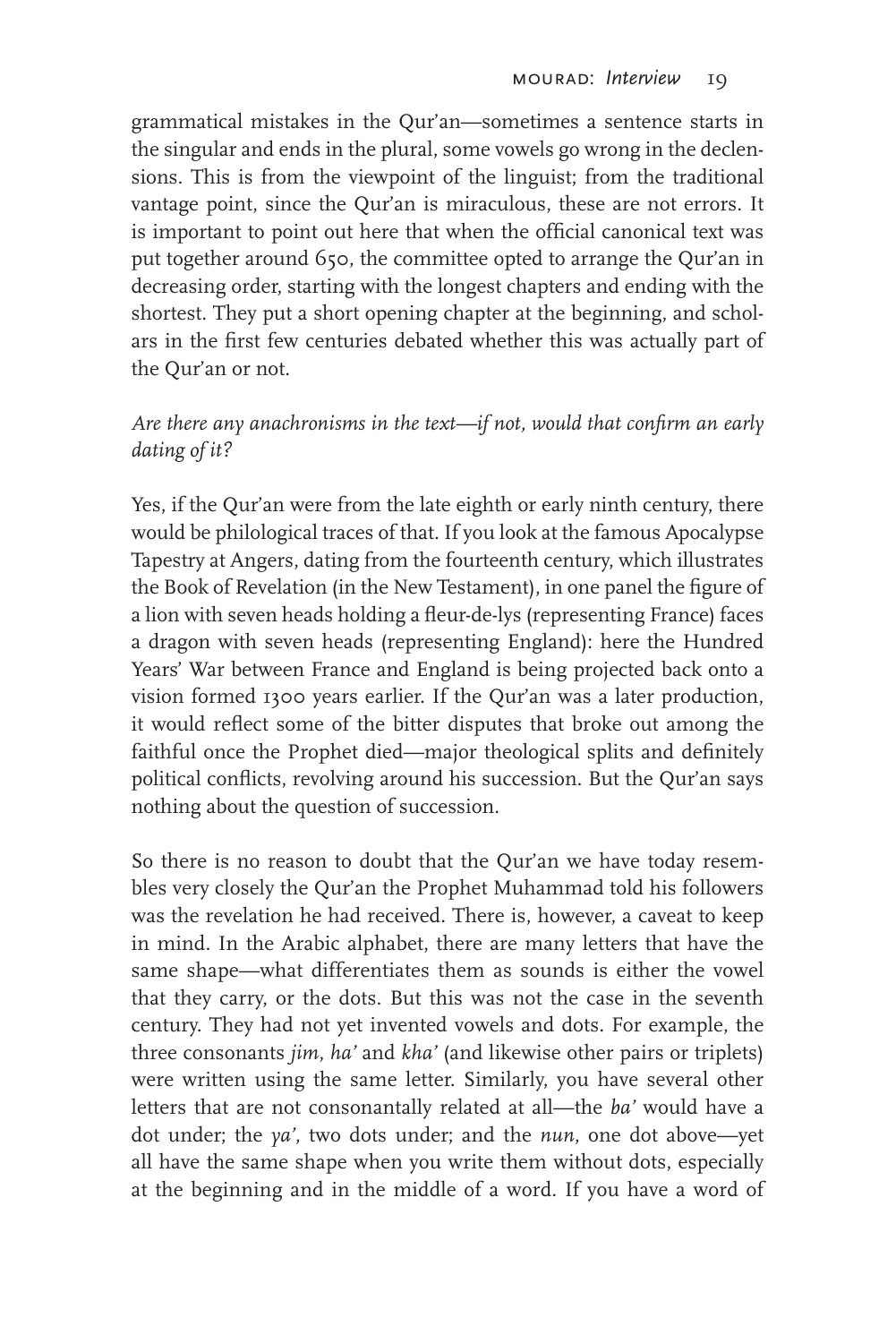four letters, and each one can have two or three ways of reading it, then we have a mess. Sometimes the context tells you the meaning, which makes it easier to guess how to read un-dotted letters. But often it does not. For example, a major difference between Sunnis and Shi'is revolves around a vowel and a hook. In one verse of the Qur'an, a word can be read either as *umma*, 'community', or *a'imma*, 'Imams', to form 'blessings on the umma' for the Sunnis, or 'blessings on the Imams' for the Shi'is—changing the whole dynamic of the chapter*,* which for Shi'is validates the institution of the Imamate, whereas for Sunnis it authorizes the community to decide who rules it.

After Muhammad's death, the Qur'an was being read by people who had learnt Arabic, but were not native speakers and did not know the oral traditions behind the Qur'an. Each was proposing different ways of reading certain words. So around the year 700 another committee was assembled—this was a contribution of the Umayyad dynasty—to put in the vowels and the dots, in order to fix the text firmly so that anybody who didn't know the oral Qur'an could pick it up and read it. So the *jim* is now written with a dot under the letter; the *ha'* carries no dot; the *kha'* comes with a dot above the letter.

#### *But each side acquired a single agreed version of its own?*

No, by the time of the Umayyad codification, many different ways of reading the Qur'an were already established and in circulation. So instead of causing a split among Muslims by insisting on just one reading, scholars decided in the eighth century to incorporate seven readings as canonical, and even tolerate other less important readings as well. Ever since, there have been several canonically sanctioned ways of reading many words in the Qur'an.

# *Does that mean an ardent young Muslim, reading the Qur'an and wishing to master it properly, requires an apparatus explaining what the variations are?*

No and yes. To make things simpler for children, texts are produced according to one reading, which you memorize in a Qur'an school. But if you want to study and teach the text properly, you have to learn the field of exegesis, and there you are taught the variations. That became a science—any teacher of the Qur'an has to know them all. In the late nineteenth century, however, a committee in Egypt produced a Qur'an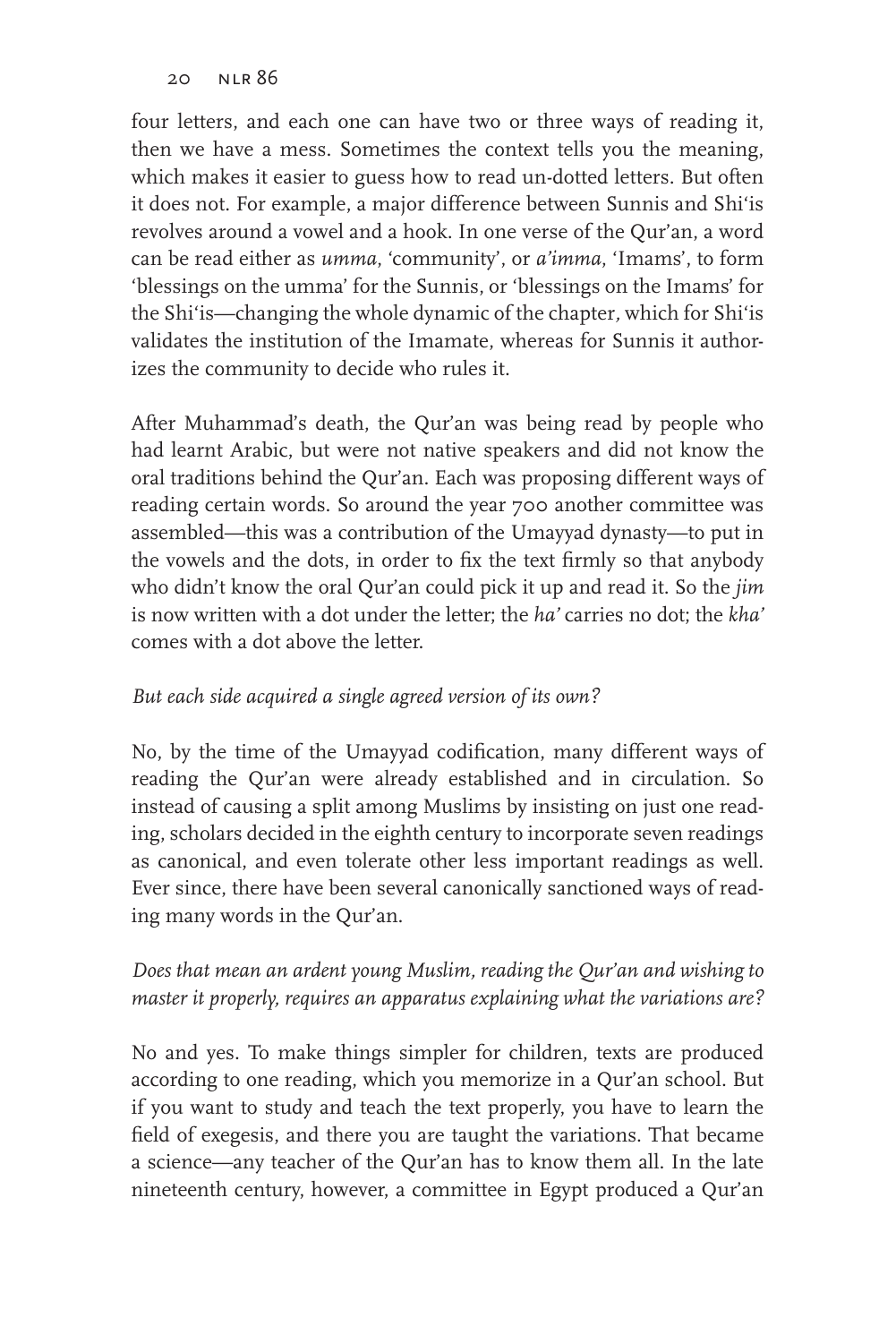for modern Muslims with the aim of unifying the world of Islam. With mass-production and distribution of Qur'ans, that version became pretty much used everywhere, killing off any general awareness that there are different readings of the Qur'an. In that sense, most contemporary Muslims are not practising their Islam correctly, because although some can read the Qur'an, they are not aware of the way it was revealed or is supposed to be read.

# *When you say they can read it, surely Arabic has undergone many modifications since the seventh or eighth century?*

Absolutely. Very little of the Qur'an is intelligible to an ordinary Arabic speaker today. Nor is it classical Arabic. The language of the Qur'an is in part the dialect of Mecca, in part that of other tribes of the time. It has a lot in common with pre-Islamic poetry of the late sixth century—images, allusions, metaphors, idioms, brevity of words. This was a kind of poetry in which a horse could be invoked across a poem of ninety-four lines with a different word designating it each time—incredibly, the same word for the horse is never used twice. None of this was written down, but starting in the eighth century scholars began to commit such poems to writing as a way of explaining the Qur'an. Classical Arabic, by contrast, is a language fabricated in Iraq in the eighth century, predominantly by Persian clerics and bureaucrats who had to administer an empire ruled by Arabs. They needed to master the language, so they started writing the first grammar books and dictionaries, which didn't exist before then. So classical Arabic, because it was produced in a quite different milieu, doesn't give you all the knowledge that you need in order to understand the Qur'an. Modern standard Arabic is something entirely different again. It's another nineteenth-century invention, created by a committee in Egypt in the late 1800s, as a language designed to be taught in schools, with the aim of promoting pan-Arab—not Islamic—unity.

*The Qur'an is often presented as the culmination of a monotheistic tradition,*  with a stratigraphy of Jewish layers and Christian layers that is extremely *visible. Is that correct?*

In a sense, that's correct—but it's necessary to understand in what sense. For a long time, scholars would say that the Qur'an is very close to this or that passage in the Bible or New Testament, but Muhammad was a bit confused, misconstruing his sources. But now that we know better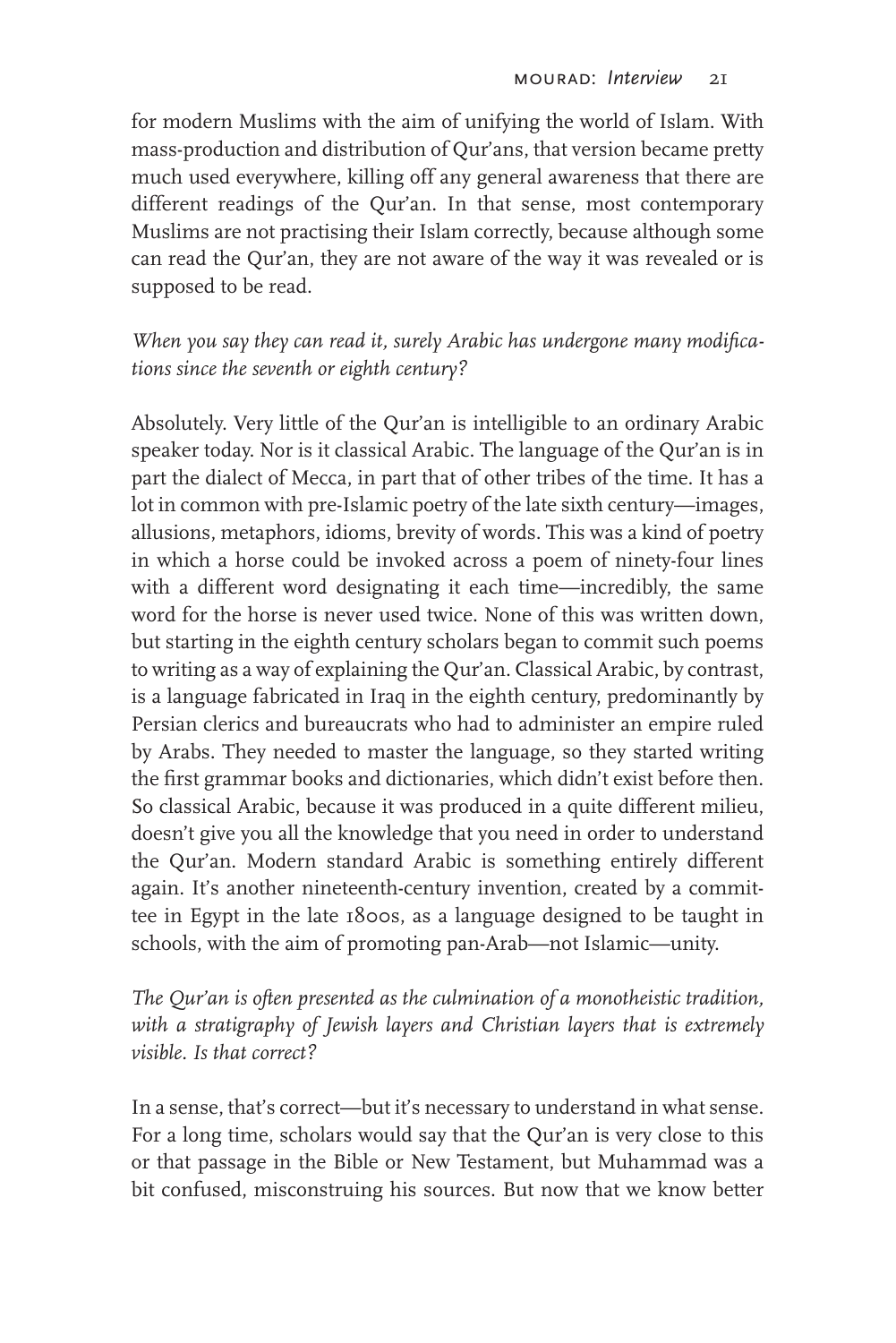the traditions of Syriac Christianity and the Rabbinical lore, we can say that the Qur'an parallels what a Rabbinical commentator or a Christian exegete was expounding at the time on the Bible or New Testament. As I said earlier, it's wrong to compare the Qur'an to the Jewish Bible or the Gospels—you have to compare it to exegetical traditions around them in the world of Late Antique Christianity and Judaism. It's an engagement with living Christian and Jewish cultures, and 600 years of Christian reflection on the Jewish and Christian scriptures, or Rabbinical reflections on the Torah and Mishnah.

Muhammad lived, of course, in close proximity to Christians and Jews. But there was something particular about Mecca that can better explain the emergence of a new monotheistic creed there. This was a religious city, with a sacred shrine at its centre. But it was also a commercial city, in which the logic of trade had altered its original religious practices. The elders of Mecca took the line: why do we need to restrict worship in Mecca to our god? If we open it up and let everybody bring their own intercessory deities, or angels or saints, and put them here, then every year they'll come and this will generate a lot of trade and profit for us. That will make the city more important, and better able to compete with other religious centres in Arabia. This is why the Qur'an is obsessed with polytheism. Muhammad reflects the tensions of a society where religion is felt to have been corrupted. His preaching is a call to return to an original and pure monotheism, the monotheism of Abraham. But he eventually went a little bit too far with his preaching, and when his movement looked as if it might put the well-being of Mecca at risk, he was expelled.

Once he got to Medina, the whole context changed. In the Meccan parts of the Qur'an, there are lots of positive references to Christians and Jews. In the Medinan parts, animosity against Christians and Jews surfaces abruptly in the Qur'an, in verses that are often very aggressive against them. All of a sudden, you have to fight these people. Not only do you attack their theological positions, you must wage actual war against them. There were scarcely any Christians in Medina; they didn't pose any political or military threat to the authority of Muhammad. But Jews were numerous and the tradition makes clear they posed a religious and military challenge to him. That's why Muhammad ordered the massacre of one Jewish clan and expelled two others.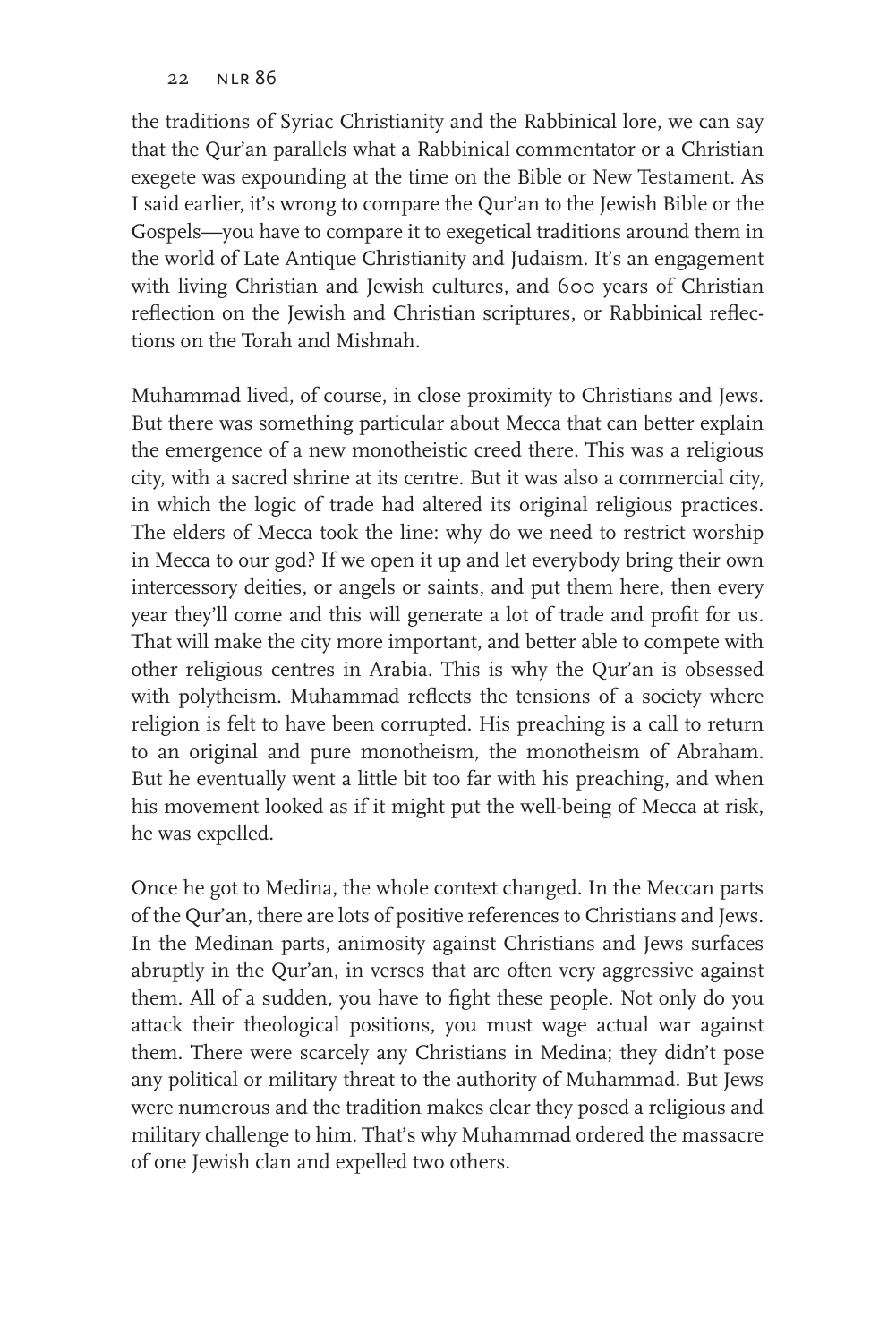*If one looks at two authorities on this period, Hugh Kennedy and Fred Donner, many aspects are common in their account of it.*<sup>1</sup>  *But there is one point on which they appear to diverge. Kennedy says emphatically that the main form of monotheism among Arabs was Christianity, but Jews were the main enemy of Muhammad in Medina, whereas Donner says there were Jews in most parts of Arabia, but many more anti-Trinitarian passages in the Qur'an, directed against Christians, than objections to Judaism. He also observes that there is no trace of Christian asceticism in the Qur'an, whose attitude towards the pleasures and possibilities of this world is much closer to what he calls the common-sense righteousness of Rabbinical Judaism. What's your view?*

To some extent, I think Donner's position is more tenable. But we also need to understand what Kennedy is saying. Christianity was widespread among the Arabs in the sense that the majority of the Arabs were actually not in what is today Arabia proper. They had spread to medieval Syria (modern Syria, Jordan, Palestine and Israel) and Iraq, and there they had converted to Christianity starting in the third century. The Arabs in Eastern Arabia (modern Kuwait, north-eastern Saudi Arabia, Bahrain, Qatar, UAE and Oman) were also predominantly Christians as well as many Arabs in Yemen and Najran (on the border of modern Yemen and Saudi Arabia). But in the Hijaz, where Islam emerged, there were very few Christians but lots of Jews, especially in Medina. There are many parallels to Rabbinical Judaism in the Qur'an: the need to live in observance of God's law, and enjoy what God gives you in moderation. There are also far more references to the Jewish Bible than to the Gospels in the Qur'an, echoing Rabbinical exegesis of it. If you compare the famous story of the binding of Isaac in the Qur'an with Genesis XXII, you see that in the Qur'an, Isaac is a very active participant in the whole episode—he pushes his father: 'You have to do exactly what God commanded you.' None of that is in the text of Genesis, but in the Rabbinical tradition of the period, influences from the Christian narrative of the crucifixion of Jesus were incorporated into the story of Isaac, making him much more active, as we find in the Qur'an. This isn't surprising. The few archaeological digs done in Saudi Arabia have pointed to the existence of Jews in many parts of the Hijaz.

<sup>1</sup> Hugh Kennedy, *The Prophet and the Age of the Caliphates*, London 2014, pp. 20, 36–7, and Fred Donner, *Muhammad and the Believers: At the Origins of Islam*, Cambridge, ma 2010, pp. 30–1, 67–8.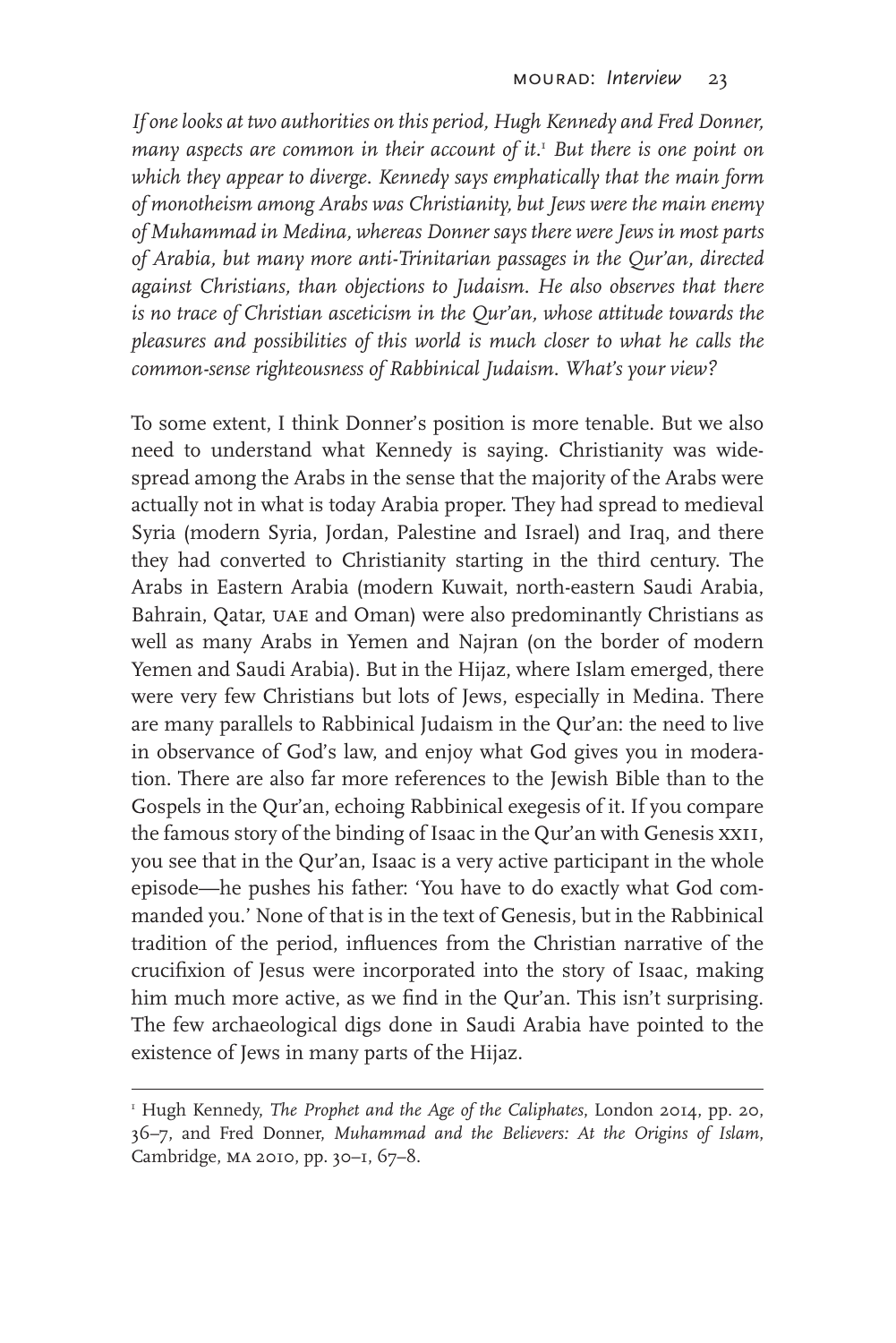So far as Christianity is concerned, what was Muhammad's view of the Christian doctrine? The Qur'an attacks the idea of the Trinity, and takes Christians to task for deifying Jesus. But otherwise its construction of Jesus's ministry is exactly the mainstream Christian position. He is described as the Word of God (i.e. the *Logos*), and the Spirit from God. The Qur'an reproduces the canonical narratives of the Annunciation of Jesus, and adopts one of the earliest positions on Mary's Immaculate Conception. There is no reference to Jesus as the son of Joseph: Jesus has no father in the Qur'an. There are no traces in the Qur'an of the heretical versions of the story of Jesus. It draws the line only at his divinity. That's what the Qur'an doesn't tolerate.

*What's your view of Donner's argument that Muhammad was addressing a community of believers that, in his mind, was defined simply by its faith in one god as against several—rather than preaching a new creed, which would come to be called Islam?*

Although questions can certainly be raised about Donner's theory, there is a lot in the Qur'an that speaks to it. We need to understand the frame of reference. If you read the Gospel of John without knowing its historical context, you might think this was an anti-semitic text. Except that scholarship has found it came out of the most Jewish group of early Christians—a community that had just been kicked out of the synagogue, and was reacting in anger against its expulsion. Or if you looked at the books of the Prophets in the Hebrew Bible, without knowing that their authors were Israelites, you might think these people really hated the Jews. In the same way, if you go back to the Qur'an, and think of it as the writing of a monotheist who conceives himself as heir to these traditions, it's not that Muhammad is being specifically anti-Jewish here or anti-Christian there—if you are inside the tradition, and looking at what you consider transgressions against it, they will seem more pronounced than if you are an outsider. The message of the Qur'an, like that of Biblical prophets, is that your duty is to live according to God's law, and if you do not, God's wrath will fall upon you.

### *Still, a central tenet of Judaism is that the Jews are a chosen people—others are not. Does the Qur'an touch on this?*

Yes, the Qur'an actually affirms that the Israelites were once the chosen people (most of Chapter 3 is exactly about that) but this changed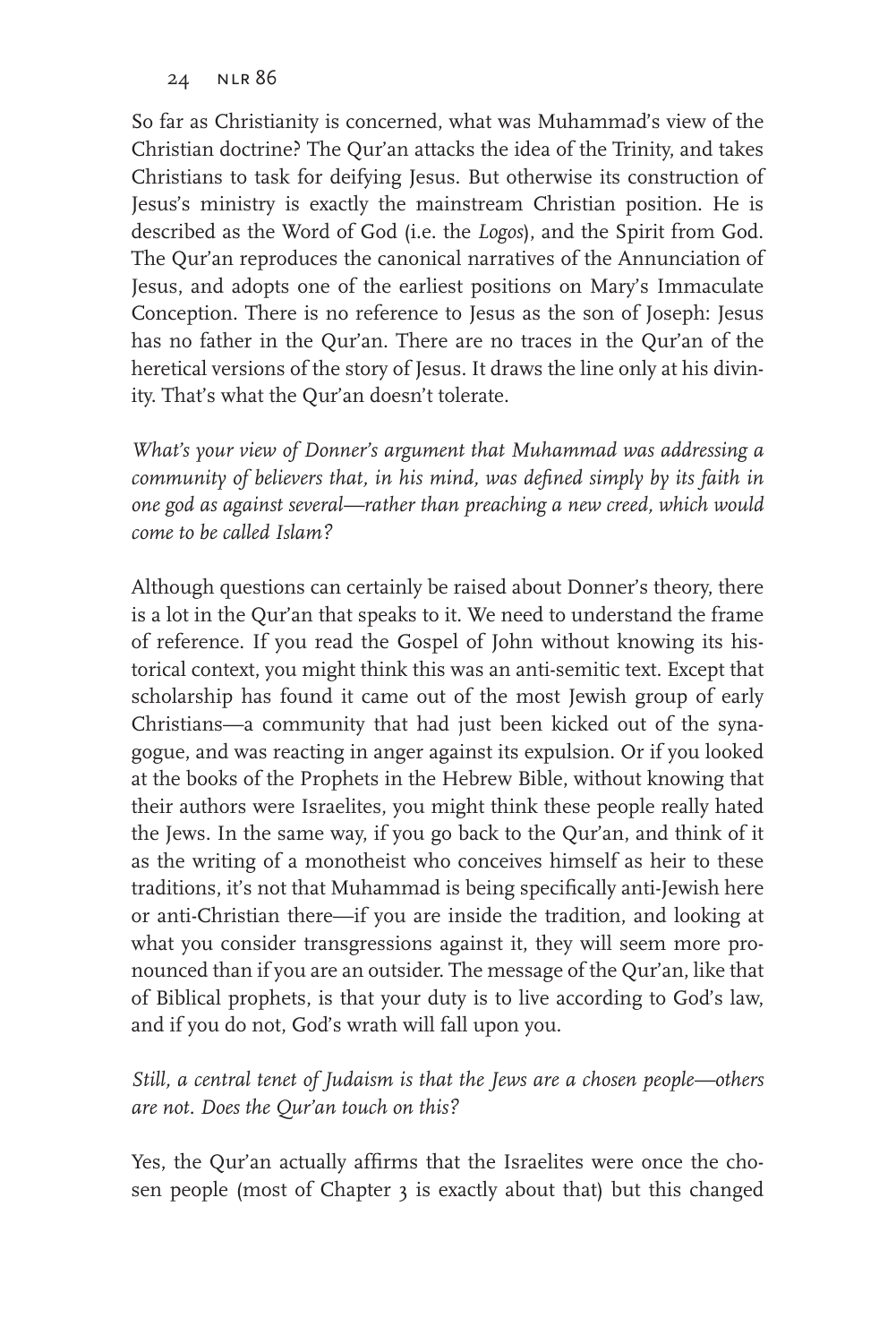because they rebelled against God and violated his commandments. In this respect, it parallels the Christian notion that the Jews transgressed against God so many times that God decided in the end to open the covenant to everyone—the theology of Paul. Now it is the whole of humanity. There it falls in line with a Christian influence.

*The Qur'an issues one specific, clear-cut rebuke to Christians: belief in the Trinity is a lamentable deviation from monotheism. Is there any comparable point of doctrine where the Qur'an takes issue with Jewish belief?*

There is one—and nobody knows where it came from. The Qur'an attacks the Jews for saying that Uzayr is the son of God. Some scholars identify this with Ezra, but no one really knows the origins of the belief. Otherwise, Jews are simply reproached for not living according to the law—some work on the Sabbath, for example—and so disobeying the covenant they had with God. There is also something else at work, however. That is a re-centring of the tradition around Abraham, and thus a downgrading of Moses. This was perfectly logical. You are, in Mecca, starting a religious movement. What do you say if someone challenges your legitimacy as a true monotheist? You're not a Jew, you're not a Christian, you're an Arab—you have never been sent prophets from God before. So you have to think of a link to the Covenant. In the Jewish tradition all legitimacy descends from that moment when Abraham followed God and then was tested by being asked to sacrifice his son Isaac. Jewish exclusivity restricts the Covenant to a lineage: Abraham–Isaac– Jacob–Twelve Tribes of Israel. Christianity challenged this exclusivity of descent, and opened it up. So if you look at the genealogy of Jesus in the Gospel of Luke, there you have two issues that early Christians were struggling with. On the one hand, Jesus's genealogy is traced back to Adam who, it is said, was the son of God, so the point is to say that all the children of Adam are the children of God. But there is something else, which in itself doesn't make any logical sense. This genealogy runs through Joseph, though he is not 'the father' of Jesus. The question is why early Christians were running the genealogy of Jesus through Joseph if they believed he was not his father. The answer lies in the issue of legitimacy: Jesus cannot be the Messiah unless he is from the house of David, and Joseph provides that link. Mary is not from the house of David. She is from the house of Aaron (the brother of Moses).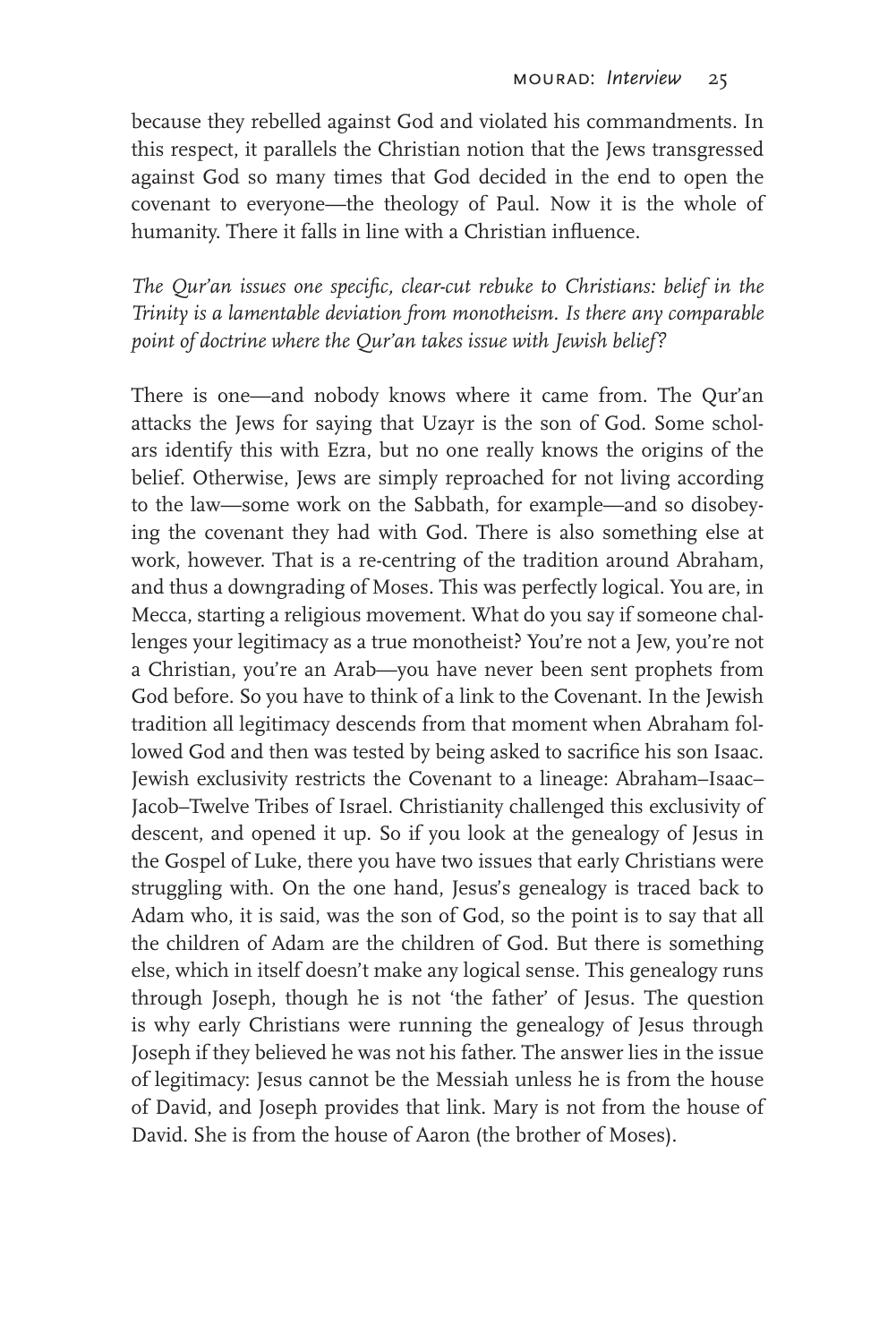That's exactly what Muhammad needed, a lineage from Abraham in order to be part of the Covenant and thus have legitimacy as a prophet. Hence a genealogy is constructed that goes back to Ishmael, Abraham's son not by his wife Sarah, but his concubine Hagar. For the Rabbinical tradition, only Isaac and his son Jacob counted. If you were not a descendant of Jacob, you were not part of the Covenant (although some rabbis were interested in the fate of Ishmael and consider him in the Covenant). Now, a new scripture had come to a descendant of Ishmael, and the Qur'an seems to emphasize that it was sent to the Arabs. Even though its message is addressed beyond the Arabs to everyone else, God has now come to the Arabs, a people that he never fully engaged before.

*Donner stresses that the term 'Muslims', meaning 'those who submit', is used very little in the Qur'an—the preferred term is 'believers'. He contends that for Muhammad submitting and believing were not the same thing. Submission was for polytheists, belief was for all monotheists, including Christians and Jews who already believed in one God. His implication is that Muhammad's project was not to create any separate religion, but simply to unify a community of believers.*<sup>2</sup>  *Do you think that's correct?*

I would agree, with some reservations. I think that Donner is right that at the outset Muhammad's project in Mecca was not to start something totally new. But in Medina, he confronted a need to define not only the rules governing his own followers, but also his own community's relationship with those who were not members of it. That's where you start seeing the first signs of a change. And once he died, it was easy for his followers to say, these are the teachings of a new religion. With the subsequent Arab conquests came direct confrontation with the world of Byzantine Christianity and the Zoroastrianism of the Persian Empire, which forced a more clear-cut doctrinal definition. But so far as we can tell, for at least half a century there was no eagerness to make or accept conversions in the territories conquered by the Arab armies. That fits with a sense that they were part of a community of believers already, not bearers of something new.

It's not until the reign of the fifth Umayyad Caliph 'Abd al-Malik (685–705) that serious steps were taken to make Islam something very distinctive. An example, which has received little attention from

<sup>2</sup> Donner, *Muhammad and the Believers*, pp. 70–2.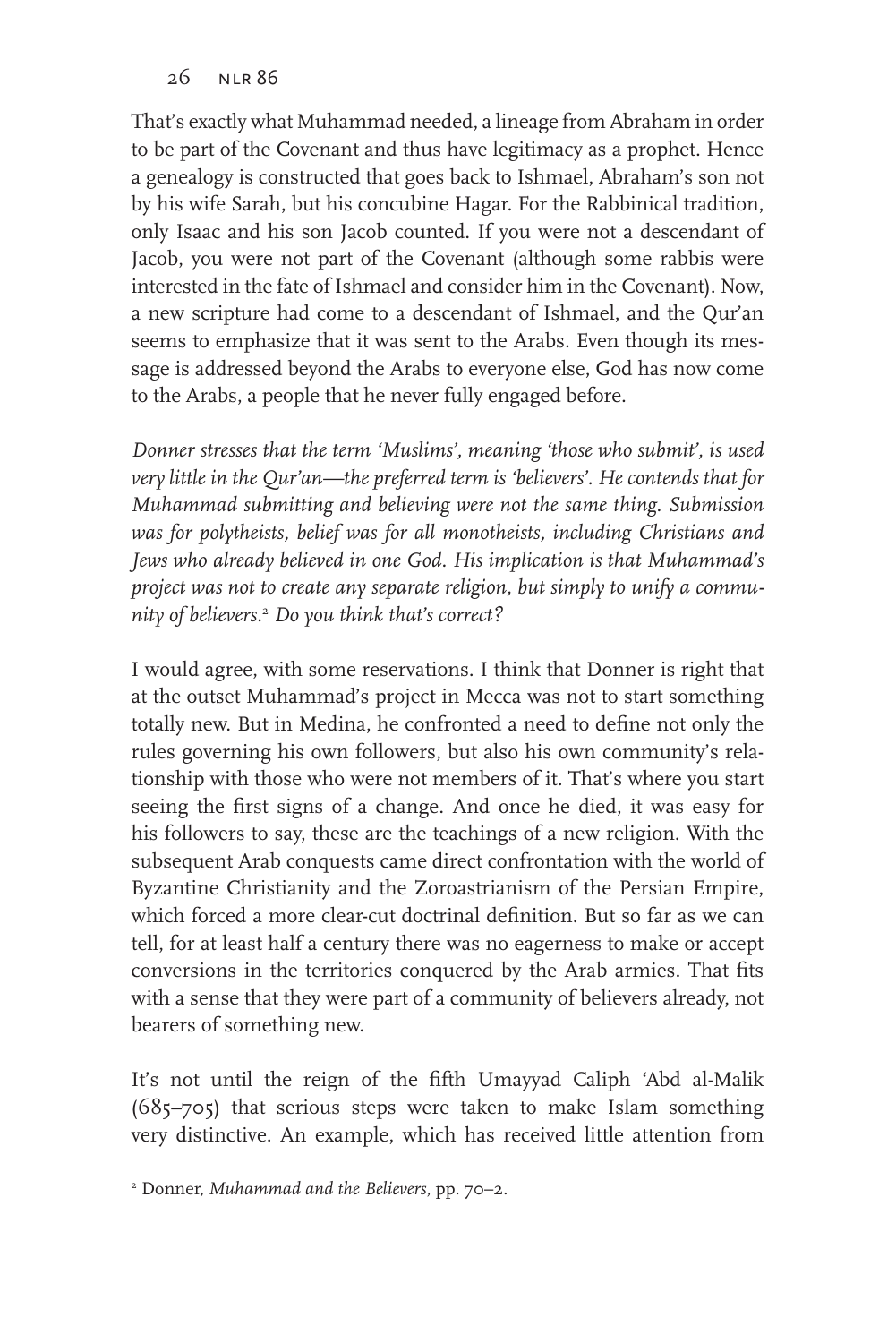scholars, is the attestation of the faith—what in Arabic we call *shahada*. All the *shahada* that we possess from inscriptions, coins or papyri of the seventh century—even the inscription in the Dome of the Rock—read: 'There is no God but God, one with no partners.' No monotheist of any kind could object to that. 'Abd al-Malik ordered new coinage to be issued that read 'There is no God but God, Muhammad is the messenger of God'. No Christian or Jew would accept that. This was an Islamic credo intended to separate Muslims from other monotheists, and proclaim their superiority over them. Later, Shi'is would develop their own *shahada*, which has three parts: 'There is no God but God; Muhammad is the messenger of God; and 'Ali is the friend of God.' The formula identifies who is a Shi'i and who is not.

*Wasn't 'Abd al-Malik also seeking to create a new legitimacy for Umayyad rule, after the civil wars that had split the Muslim world in the preceding decades?* 

Absolutely. Coming to power as a counter-caliph in 685, with no legitimacy whatsoever, 'Abd al-Malik championed a new project of Islam to gain acceptance of his rule. In Jerusalem—we often forget this—he deliberately built the Dome of the Rock on the site of the Temple of Solomon. This was a way of saying: we Muslims are now the more powerful, we are the heirs of Judaism, whose legitimacy reverts to Islam. His strategy was a combination of Arabization—making Arabic the language of the empire—and Islamization: creating an exclusive Islamic identity to make all Muslims follow the same patterns. He also sought to promote himself as God's Caliph, rather than as a successor to the Prophet. The term caliph means 'successor', and before him, everybody used it to mean a successor of Muhammad, with a lesser theological implication. 'Abd al-Malik hired poets to go around celebrating him as God's Caliph in every sense.

This set in train a whole set of consequences, which tells us something about how far Muhammad perceived himself as starting a new religion and how far this was a subsequent development of his followers. If you look at the evolution of Islamic jurisprudence, the *Shari'a*, you see a very striking phenomenon: the first four caliphs—this may sound a bit shocking—by and large didn't give a damn what the Prophet said. They didn't have to clutch their heads and say, I wonder what the Prophet thought about this? They would give their own rulings, and these would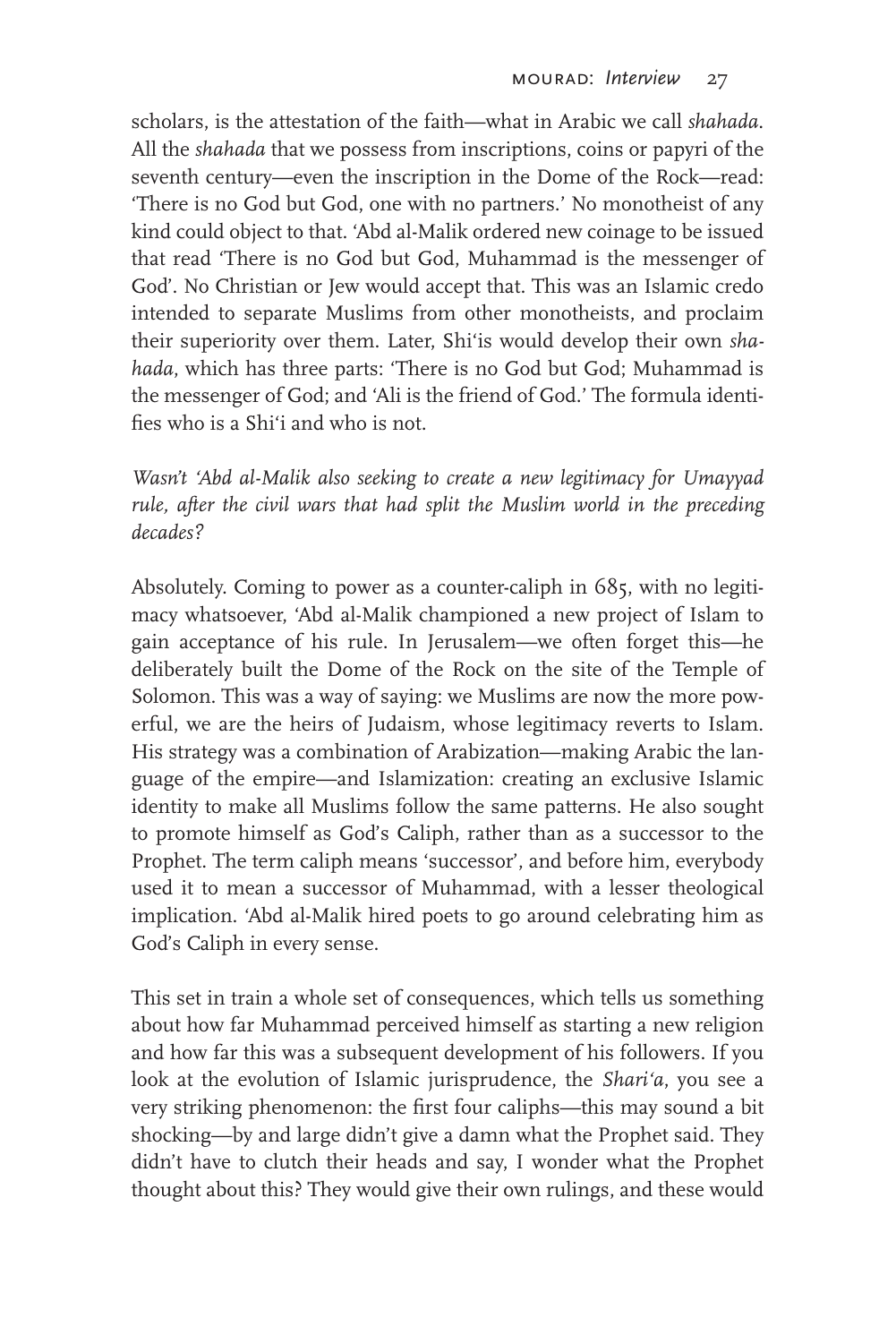often be in direct contradiction with what someone remembered the Prophet saying. Some Muslim jurists in the first two centuries of Islam did the same.

#### *For example?*

There is the famous case of whether all creatures of the sea are edible or not. The Prophet supposedly said they were, except for the frog. The first Caliph, Abu Bakr, said everything is permissible. Abu Hanifa (699– 767), who established what became the Hanafi school of law, said only fish. No Muslim jurist would dare say that only what the Prophet said is *Shari'a* and the other statements are not. Each has its place in the body of Islamic jurisprudence, so as an individual you have the choice of taking the word of the Prophet, Caliph Abu Bakr, or jurist Abu Hanifa. There are larger contradictions than this. For instance, the Qur'an tells us that marriage for pleasure—*mut'a*—is acceptable. When warriors went out to fight, they could contract carnal unions with women for a period of a week, in a kind of formal marriage that was annulled after seven days. Caliph 'Umar banned this practice. So Sunnis don't practise it, because 'Umar forbade it, even though the Qur'an allows it. Then there is punishment for adultery. The Qur'an says the penalty is stoning, in line with Jewish tradition, but it became a hundred lashes. If the Qur'an is a revealed text whose prescriptions Muslims should adopt, why is there so much in *Shari'a* that is contrary to the Qur'an? The answer is that for Muslims, the Qur'an is actually not the number-one source of guidance for conduct. For Sunnis, it is the *Sunna* of the Prophet, which is spread across various massive compilations, and is complemented with an even bigger body of opinions by major early figures sanctioned by Sunnism. So even if a Qur'anic ruling contradicts the Prophet, it doesn't matter the corpus of *Sunna* is what you go by. The Shi'is follow the teachings of their imams.

*How does that square with the idea that the Qur'an is not the teaching of Muhammad, but directly the word of God? Don't God's pronouncements override any human word?*

That's not how it came to work within the Muslim world. Symbolically, the word of God is definitely what counts. Actually, however, it is striking that all the movements that rose to argue that the word of God trumps everybody else's got marginalized in Islam—every single movement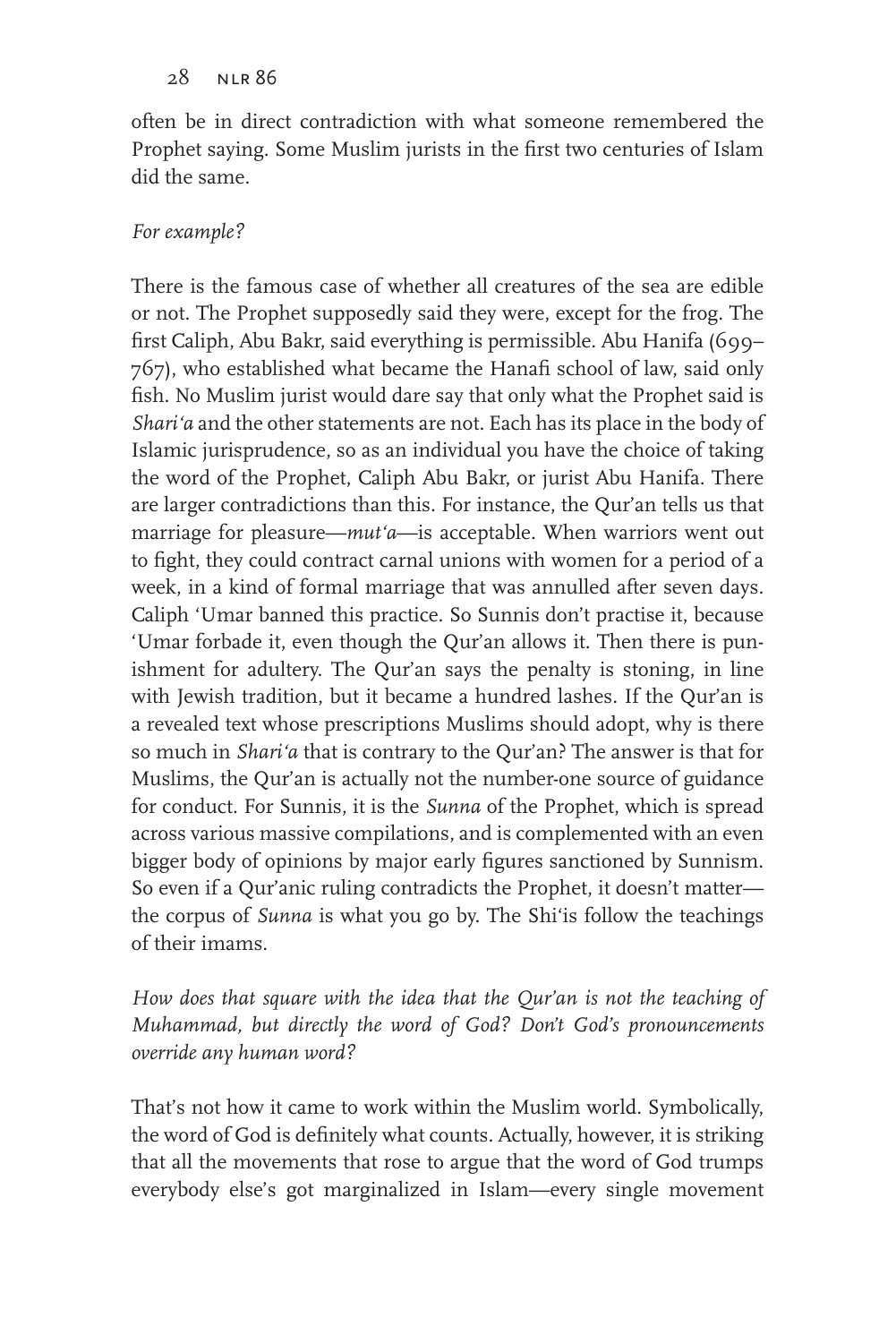of this kind was a failure. For Shi'is, what counts are the words of the Imams, of whom the Prophet is one. For Sunnis it is the larger body of sayings of the Prophet, his companions, their successors and a few later key scholars. So whereas the Qur'an can be treated quite flexibly, the Imams and the *Sunna* become untouchable—if you start questioning or doubting them, the whole system collapses. That's why the cartoons about the Prophet generated far more violence in the Muslim world than anything else.

*All theological texts are rife with contradictions—the four Gospels don't agree*  with each other, the Pentateuch is a mass of discrepancies. How coherent is *the Qur'an itself?*

Coherence is a modern criterion. Any medieval text is full of contradictions. When a writer makes a case, he musters all the arguments needed to support it, and then he moves to another topic, using arguments to make a case that might contradict what he said a few pages earlier. So there are plenty of contradictions in the Qur'an, and in basic laws supposedly derived from it. Is alcohol banned in the Qur'an, or not? Ultimately, *Shari'a* says it *is* banned. But the Qur'an tells us that wine was created by Satan, and then in another verse (16.67) says God created dates and grapes to be enjoyed as alcohol or as food. So God is the creator of alcohol, and Satan is the creator of alcohol. Obviously the tradition tried to make sense of the contradiction, but its solutions are not always logical. Does the Qur'an preach predestination or free will? You can list verses in support of either position, and that goes for pretty much everything in it. The theology of the Qur'an speaks to the moment, rather than to one uniform position across twenty-two years of different experiences, different engagements. It reflects the circumstances of each situation in that span of time, and their contradictory requirements.

### *Looking at the overall religious message of the Qur'an, what are the fundamental tenets it passed to the faith that became Islam?*

There are five pillars of Islam. The unity and singularity of God is the absolute touchstone. But you also cannot be a believer, and by extension a Muslim, without believing in angels. If you doubt angels, you are not a believer, for without angels there is no communication between God and humanity, and by extension the validity of scripture is in doubt. Nor can you be a monotheist without accepting the prophets who came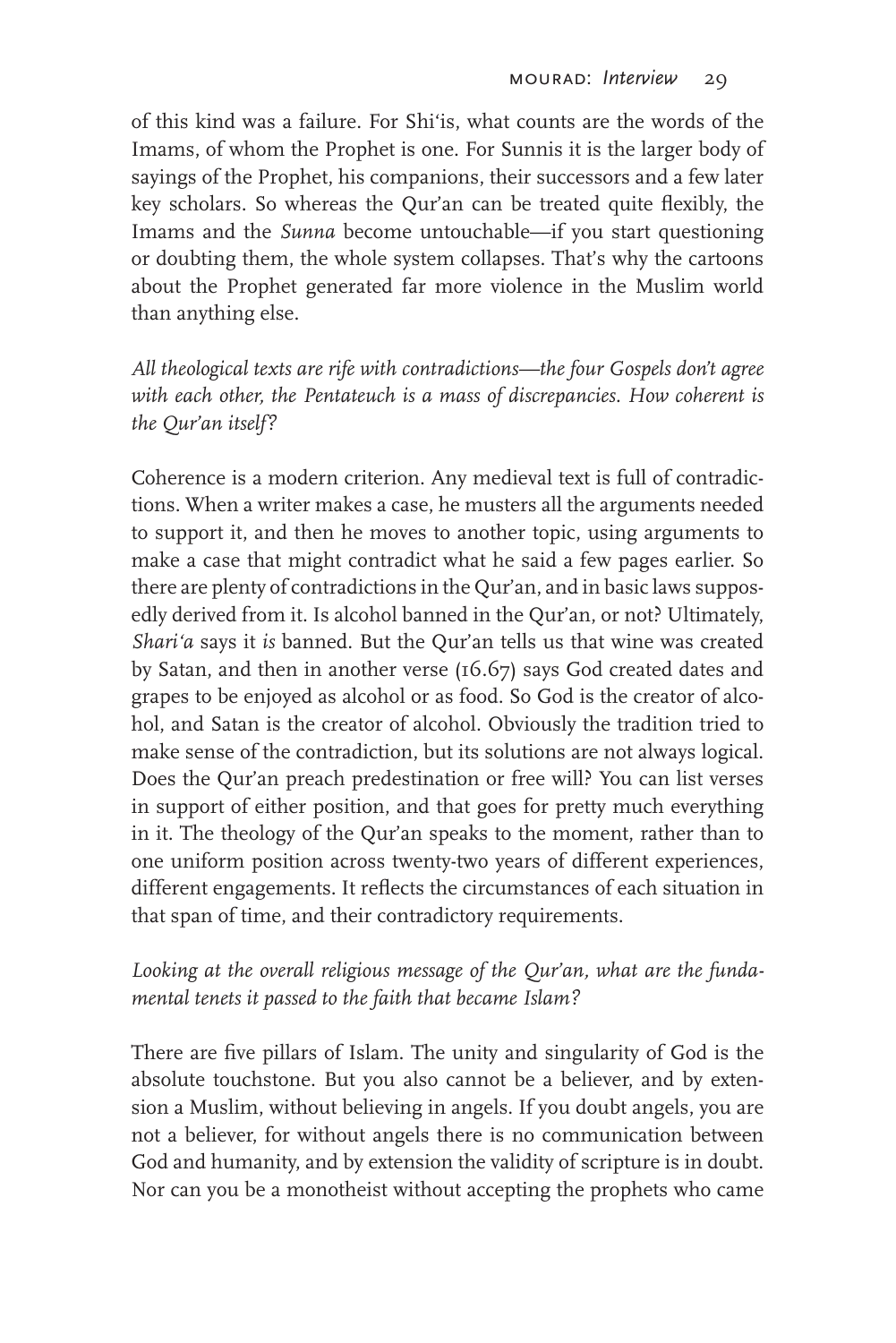before Muhammad, and the messages they brought. You cannot be a monotheist without believing in the reality of the resurrection and Day of Judgement. All these are 'musts'. Then, your duty as a monotheist is to abide by God's law, as revealed in the Qur'an and embodied in God's *Shari'a* (which the Qur'an does not fully define). *Shari'a*, however, is defined a little differently according to each school of law in Islam (four in Sunnism and a few in Shi'ism). Nowadays, these things are much less clear to Muslims, but a hundred years ago you didn't say, I'm a Muslim, period—you had to say, I'm Hanafi, I'm Shafi'i, I am Imami, that is, specifying the school to which you adhered.

Part of the reason why there is so much chaos in the Muslim world today is because most people don't know what *Shari'a* is. For there is no one Islamic *Shari'a—*each school of law defined its own, and you were a Muslim according to the *Shari'a* of this school. It touched almost every aspect of life. For example, when someone died, they needed to be buried according to the *Shari'a* of the school they followed. If the ritual was not observed, it was a huge affront to the deceased, much like not burying them at all. Nowadays, all of this is obfuscated and unclear. Many people just say, I'm a Muslim, and claim they follow Islamic *Shari'a*. But what is Islamic *Shari'a*? Where do you find it? They have no clue. They are liable to think *Shari'a* is defined by some cleric or other. But what if you are from Pakistan and this cleric is from a school of law that's not practised in Pakistan? The eclectic practices in the modern Islamic world are more a reflection of its chaos than actual observance or clarity about what Islam is.

*You mentioned the eschatological component in the message of the Prophet the belief that a day of judgement is coming, not far off—on which some scholars lay considerable emphasis. What's your assessment of this?* 

This is one of the themes where you can see an evolution within the Qur'an. In the Meccan parts, it's much more pronounced. The eschaton as the End of Time is a trope that works only if it strikes at the imagination of your listeners as their last chance: Judgement Day is around the corner, and unless you repent now, you are doomed. In the Medina period, Judgement Day remains a reality, but has become more remote. I say this because there is one very puzzling feature in these parts of the Qur'an. The one area of the law that is prescribed in incredibly minute detail is the law of inheritance. If a movement is obsessed by the end of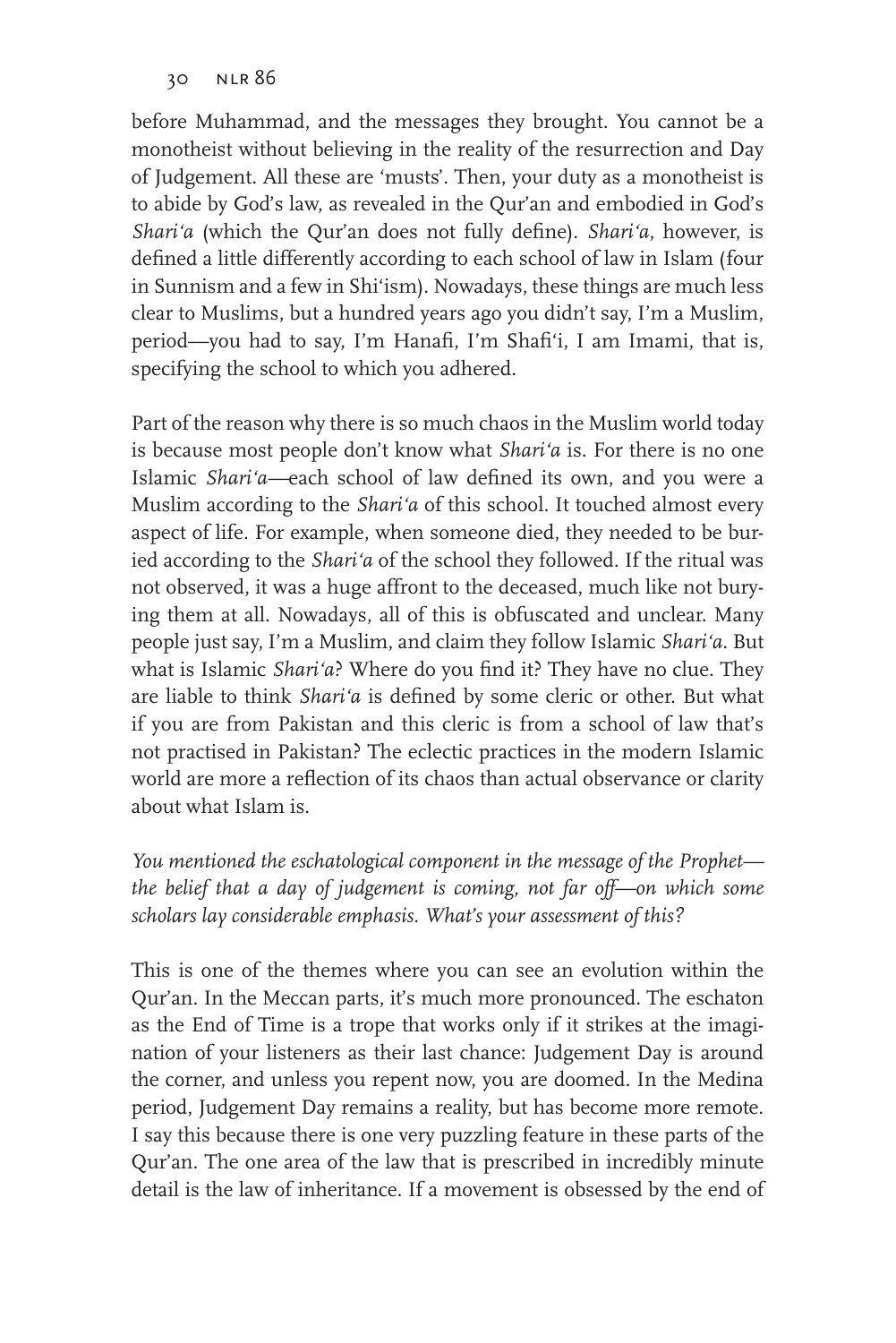time, why would it go to such pains to lay down exactly how an inheritance is to be divided? Not just, give your inheritance to your son, or if you have a daughter, then a half or a quarter to her, but—what does the mother get? What does the father get? What if only women survive? Many different scenarios of inheritance are envisaged. This is clearly not a community living in panic before an imminent day of judgement. The shift is very like that in late first-century Christian writings, when the realization dawned that the new Jerusalem wasn't coming—we can't keep waiting for it, we have to live, so how do we live as Christians? The focus of the tradition changes, and I think this happened fairly rapidly within Muhammad's lifetime, rather than after his death. Once he moved to Medina, he became a ruler, and the religious dynamic altered. He was no longer struggling to unify a community with an eschatological warning, he could use political force to impose his will. At that point, the Day of Judgment becomes an afterthought rather than a main focus.

#### *What biographical evidence do we have about the life of Muhammad himself?*

The earliest biography—*Sira*—is from the middle of the eighth century, by Ibn Ishaq of Medina, though we have no copy of it. The work he composed is preserved only in quotation in ninth-century histories, or as some kind of totality by a writer who essentially plagiarized most of it almost eighty years after Ibn Ishaq's death. Scholars have concluded he produced a first version, then acquired new information and changed certain stories, often making them longer. Ibn Ishaq's style was very interesting. He would bring lots of different reports together and with great skill weave a story out of them, producing a coherent narrative that was quite new and unlike what was circulating before. In this respect, every biographer of the Prophet created a fresh portrait of him, because although the materials they might be using came from someone else, the collage they made of them offered a different icon of him each time. Ibn Ishaq produced an image of the Prophet of which previous generations had no inkling. Later, other writers—using oral traditions—introduced miracles into the Prophet's life or mystical reflections, generating a figure who wasn't there in Ibn Ishaq. So, while nothing certain can be said about the life of the Prophet, we can be certain that a process of glorification began not long after his death, and Muslims continued to embellish it, as new movements needed to construct the image of a Prophet closer to what they preached or promoted, or even envisioned, that the life of a prophet should look like.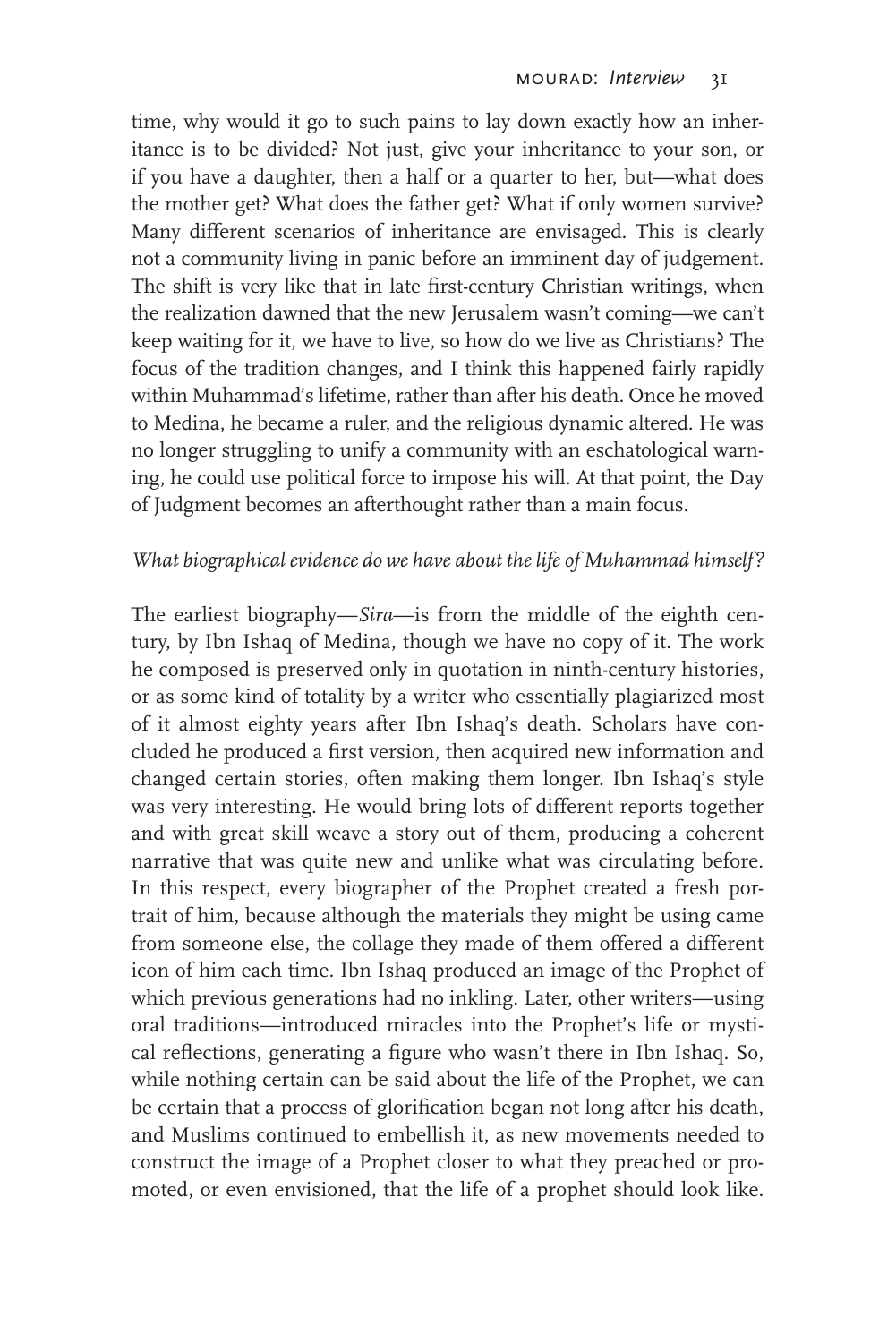So you suddenly start seeing, in the ninth and tenth centuries—and ever since—biographies that depict the Prophet as a mystic. We don't have any before the ninth century, and even in the ninth century there were mystics who acknowledged that the Prophet wasn't one. But once mystics became rulers in the Muslim world, the Prophet *had* to become a mystic. More recent biographies portray Muhammad as a champion of human rights, feminism, democracy, etc.

In much the same way, but a bit earlier, Muslims started to collect stories of miracles attributed to Muhammad, although the Qur'an says that while the Jewish prophets and Jesus performed many miracles, Muhammad did not. The only miracle of Muhammad is the transmission of the Qur'an. So why should there be a biography of the Prophet full of miracles? If you are operating in a Christian milieu, how can you expect people to accept your prophet if he performed no miracles? All the biographies are shaped by these different agendas. Once Islam began to crystallize as a distinctive religion in the late Umayyad period, the first thing it needed was a story of the Prophet. The Qur'an doesn't give you that. But, more importantly, you have a scripture you need to explain, which can only be done by recounting how the Prophet received it. That's why the *Sira* was invented—to provide a chronology of the Prophet, and to help explain the Qur'an.

Think of the development of Christianity. Paul saw no reason to write a narrative life of Jesus. It was at least another twenty years before the Gospel of Mark was written, around 70 ce. That was when Christians started to ask, who was this Jesus of Nazareth? Before that, they were all his followers, or the followers of his followers. Now, there were people in Rome who had never heard of Palestine—they had never been there, knew nothing about it, and needed to be told. So each time, in the evolution of any religious movement, a point arrives where such information becomes crucial. Hence the Gospels. Then, in the second century, Christians started to wonder: what about Mary? Who was she? So you get the Protevangelium of James, followed in due course by gospels of Jesus as a child, in a kind of natural progression. The *Sira* is exactly the same, as Muslims started to ask toward the end of the seventh century and the beginning of the eighth century: who was this Muhammad? Where did he live and what was his life like? The demand produced a supply, also with an eye towards the interpretation of the Qur'an.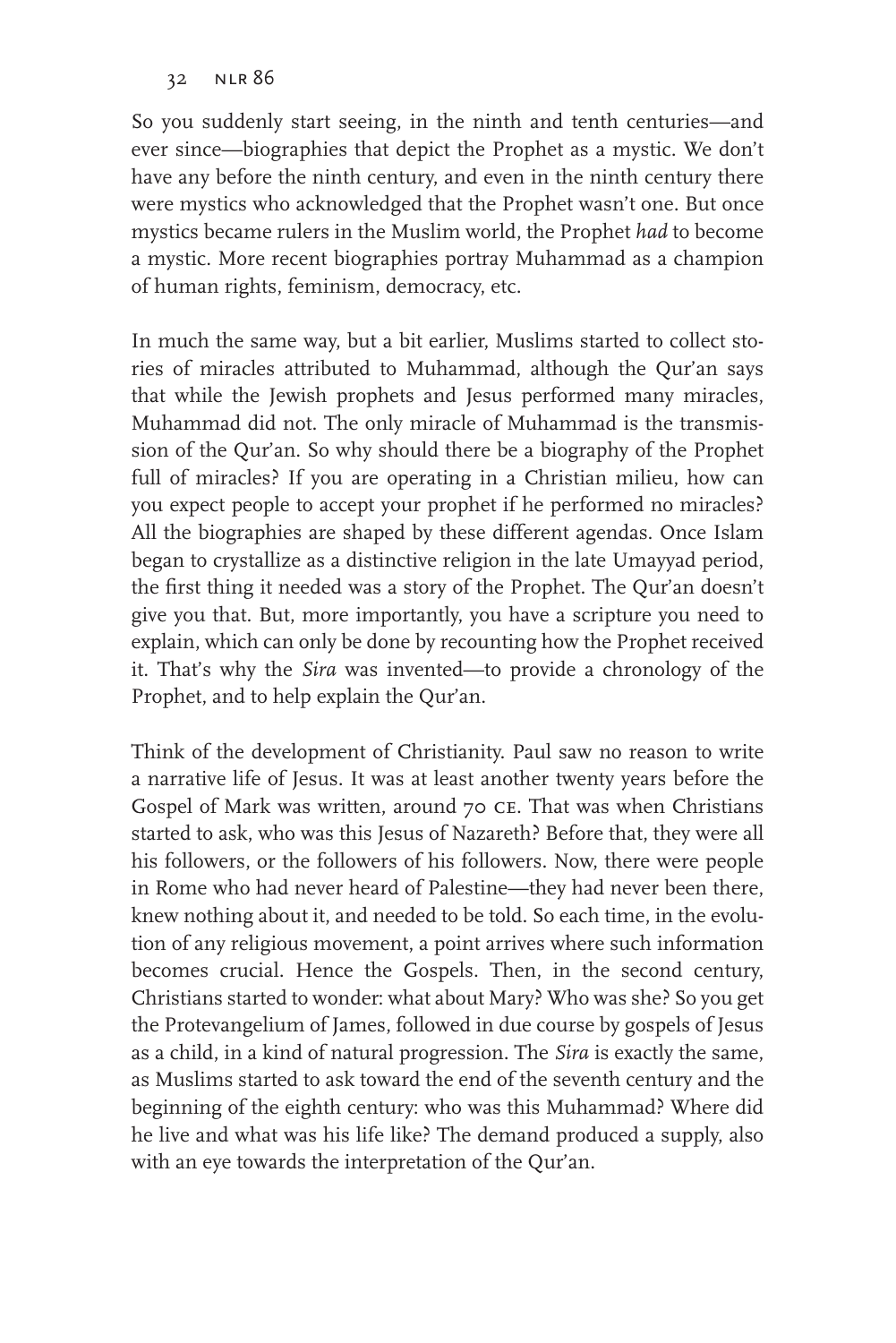That's why, without the *Sira*, which is full of historiographical problems, we cannot understand the Qur'an. Countless Muslim modernists in Egypt, India and elsewhere wanted to go Protestant-style, *sola scriptura*, just by the Qur'an as God's word. But they all realized that they have no recourse to understand the Qur'an on its own without the life of the Prophet. Thus all the problems of classical Islam were brought back into modern Islam. The Prophet was a man of the seventh century, and the different medieval books on his life presented him according to the consensus of pre-modern ideals. Now we are living in the twenty-first century. He married fourteen women—what Muslim government could put up with that from a legal standpoint? It would be an embarrassment.

#### *Within this body of literature, are there any significant disputes about the life of the Prophet?*

Oh yes. We do not know when he was born. We do not know what was the first revelation he received—different sets of Qur'anic verses are given. We do not know where he was when he received the revelation. Did he go to Jerusalem in the flesh, or in spirit, or in a dream? Did his Ascension to Heaven happen in Mecca or was it the same as his Night Journey to Jerusalem? In modern Islamic textbooks we have a canonical narrative, or at least a very much more harmonized one; but in classical Muslim narratives, this is not the case. Aside from the broad picture, many details cannot be ascertained. Shi'is have their own versions of the *Sira*, which Sunnis reject. For instance, there is the story of an encounter toward the end of Muhammad's life, where he put his hand on 'Ali's shoulder, passing the mantle of leadership to him with the words 'He who takes me as his lord, to him 'Ali is lord'. Due to its political implication, one can see how such an episode becomes an issue of contention between Shi'is and Sunnis. Shi'is affirm that it happened. Sunnis deny it ever happened, or deny that Muhammad said what he said, or that he put his hand on 'Ali's shoulder. Since we have virtually nothing in writing from the first century about Muhammad, we are at the mercy of oral traditions patched together from the eighth century onwards, including Ibn Ishaq's attempt to blend them into continuous narratives. But because so many scholars attempted to do the same, we now have many variations on his life, and a confusing picture.

*The other major component of tradition are the* hadiths*. How did they arise?*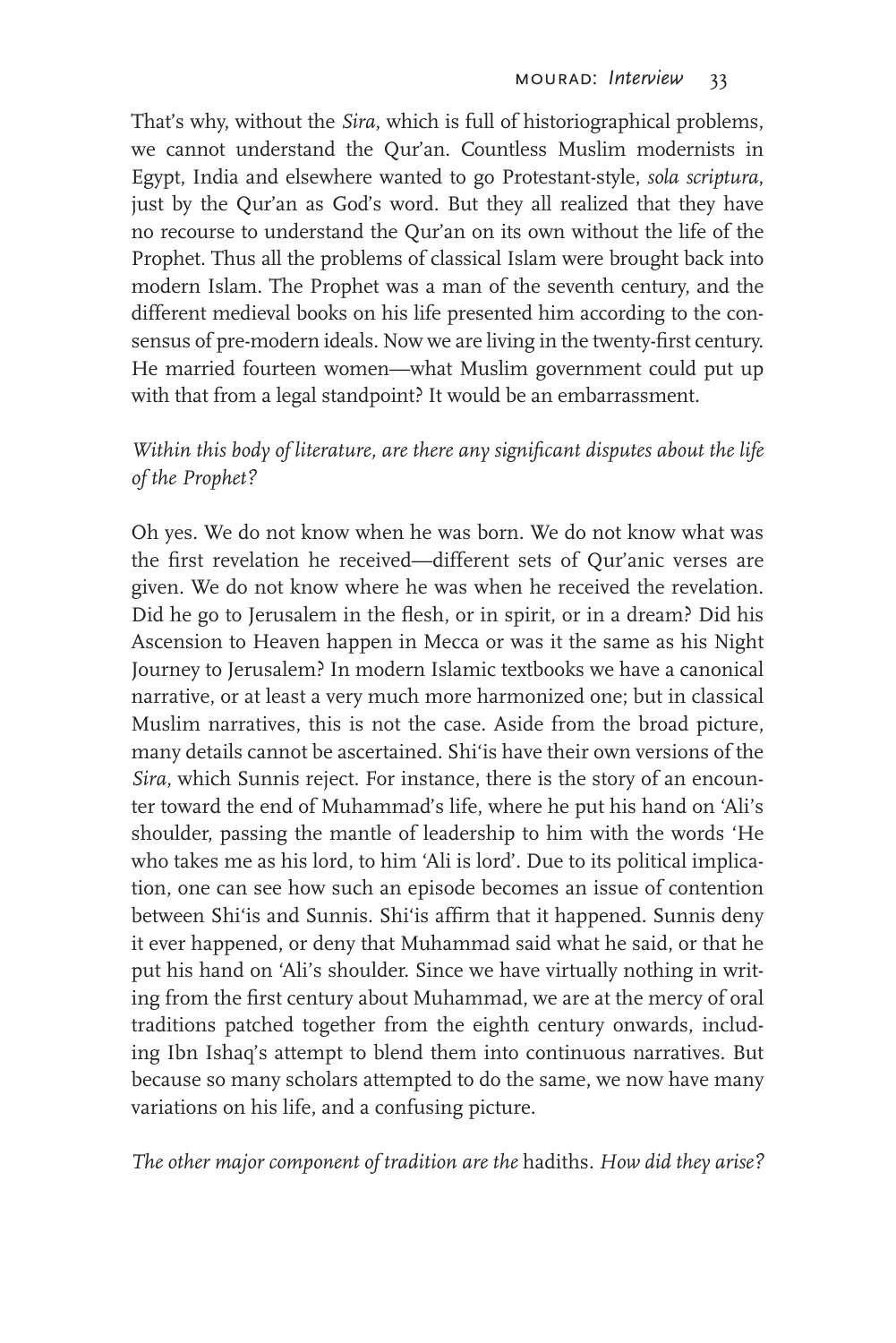The *hadiths*, or sayings attributed to the Prophet Muhammad, represent the raw material out of which the *Sunna* is formed. We refer to it as *Hadith*, that is, the massive body of *hadiths*. It has major legal relevance, and helps answer a lot of questions. Is it fine for me to drink alcohol: what did the Prophet say about that? Can I break my fast during the day: what did the Prophet say about that? When I enter my home, should I step in with my left or my right foot: what did the Prophet do? So the *Hadith* was needed to specify the *Shari'a*. Different groups started collecting *hadiths* perhaps as early as the late seventh century. But they proliferated on a large scale toward the end of the eighth and beginning of the ninth centuries. A famous legal scholar named Shafi'i emphasized that Muslims must live according to the rules of the perfect man, Muhammad, since only he had practised Islam flawlessly. Hence what comes first is his *Sunna*: what Muhammad said and did, and how he lived. If an issue is not addressed in the *Hadith* of Muhammad, one must look to the Qur'an, to see if it addresses the issue. If Muhammad and Qur'an disagree on an issue, the Muslim must follow what Muhammad said or did, for the belief is that his *Sunna* too comes from God. Obviously, Muslim scholars did not tolerate the idea that the *Hadith* and the Qur'an might disagree. Once Shafi'i defined right living in this way, it became urgent to collect as much as possible, or to invent, sayings and attribute them to the Prophet. Then volumes and volumes started to be collected of what are labelled good *hadiths*, and efforts were made to discount fabricated *hadiths*. What also happened is that a large number of sayings by Companions were also ascribed to the Prophet on the basis that they must have followed his model or heard whatever they said from him. So *Hadith* became a vast body of lore, much of which must have been invented, since it speaks to problems within the Muslim community political succession, free will, predestination, and a great deal else—that arose only after the death of the Prophet.

### *The authenticity of this lore was never contested?*

Oh yes, many scholars were liable to be called liars, and accused of fabricating *hadiths*. In theory, there was a strict science of *Hadith* scholarship to sort the wheat from the chaff. A source might in itself be trustworthy, but if it has only one line of transmission back to the Prophet, it cannot be depended on too much—it's called singular; or another source might have forgotten the name of the person who told them the *hadith*—that introduces some weakness into it; or sometimes the forger of a *hadith*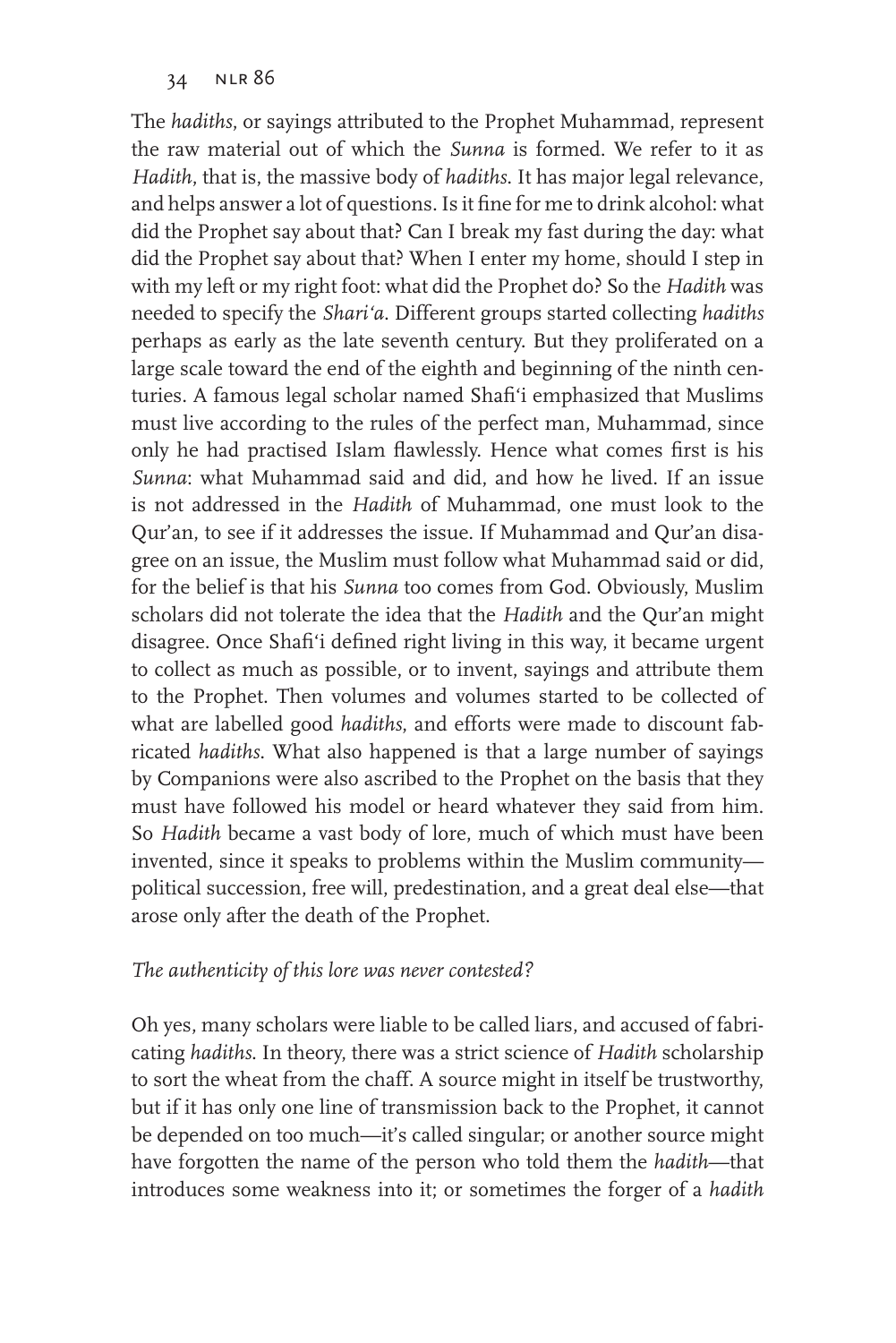and chain of transmission to the Prophet can be detected, since we know he never met the person he claimed to have met and from whom he heard the *hadith*; and so on. Most of the collections that were made of *hadiths* excluded those deemed unreliable. The true, verifiable *hadiths* are called *Sahih* (sound). They are relatively few by comparison to the vast amount of *hadiths* in circulation*.* When Bukhari compiled his collection in the ninth century—he died in 870—he said that out of the close to 70,000 *hadiths* he examined, he could only authenticate as sound some 4,800—not even 10 per cent. It took three or four centuries before such recensions acquired authority, when they became required reading in the curricula of seminary schools. Before that, every important scholar of *Hadith* would produce his own collection. The advantage of Bukhari was that his compilation was relatively small in size. The collections of later scholars became larger and larger, with less and less verification. Once a *hadith* was put in circulation, irrespective of its authenticity or soundness, it was ultimately accepted by some scholars.

*If we look at what are usually called the Arab conquests, there appears to be a notable gap between a very ecumenical faith, as portrayed by Donner and others, and the stunningly rapid expansion of the faith by force of arms. There seem to be two principal versions of what may have happened. One, which you find in Donner, argues that only minimal fighting can have occurred, since there's no archaeological evidence for much destruction in this period there may have been some violent episodes, but only in passing, and if there was some plundering it was perhaps mainly by brigands. For a historian like Kennedy, by contrast, the expansion of Islam was rooted in the dynamic of Muhammad's unification of the Arabian peninsula itself, where the whole mode of Bedouin existence depended on tribal raids in which every male was by definition a warrior. Once the tribes were united in a common faith, so his case goes, such raids were no longer permitted, and the dynamic of Bedouin warfare was projected outwards into a sweeping series of external conquests. In a third version, a variant on the Kennedy position, which you find in Patricia Crone, the novelty of Islam was the marriage of the idea of a universal faith with a universal empire—there had been universal conquerors, like Alexander or others, before, but they didn't bring a faith, and you had universal faiths before, notably Christianity, but disconnected from the idea of a universal empire.*<sup>3</sup>  *Common to all these authorities is that the conquests* 

<sup>3</sup> Donner, *Muhammad and the Believers*, pp. 106–18; Kennedy, *The Prophet and the Age of the Caliphates*, pp. 21–2, 58–9; Patricia Crone, 'Jihad: Idea and History', *openDemocracy*, 1 May 2007.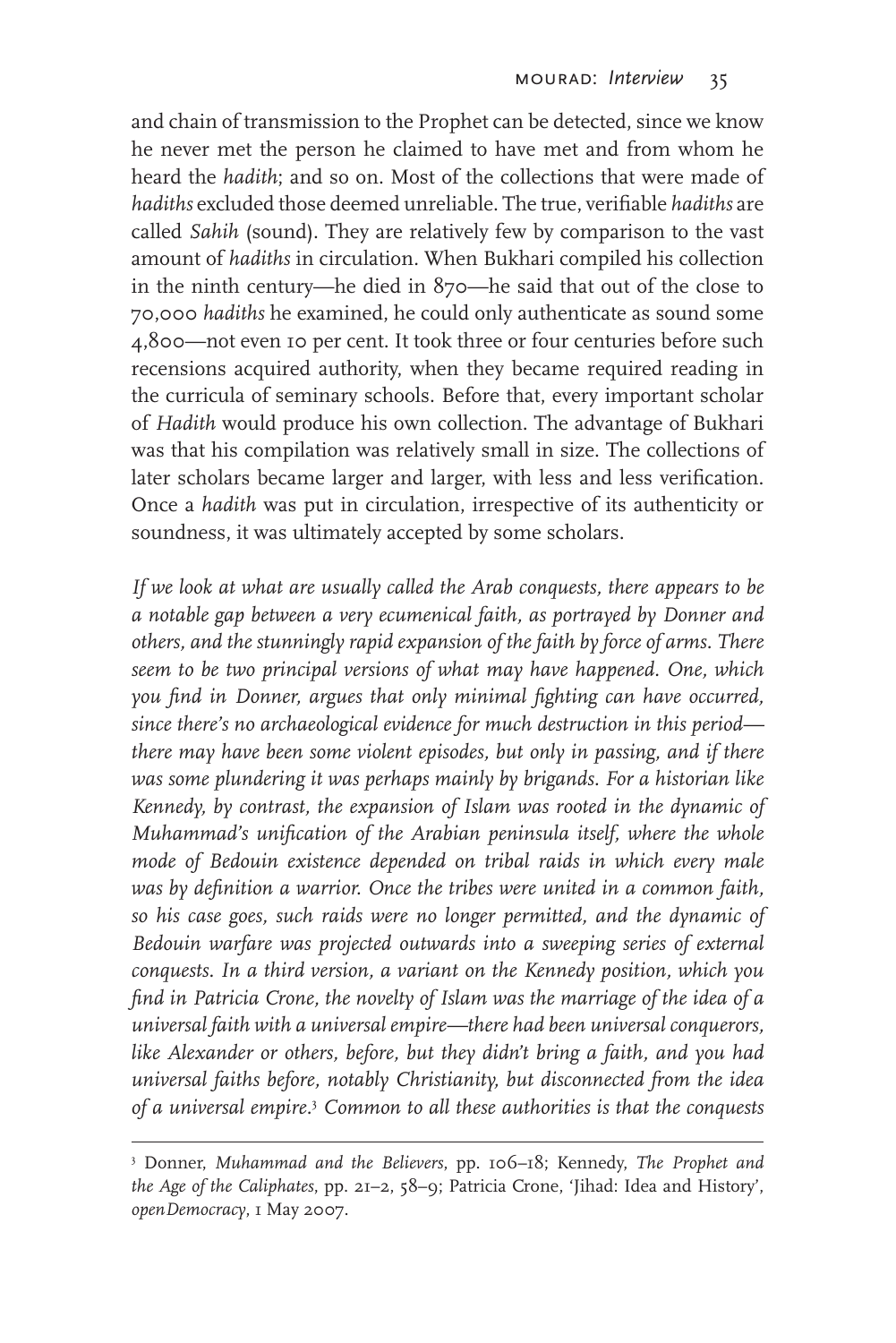*preceded any mass conversions, and that it's only towards the end of the ninth century that a majority-Muslim population came into being in today's Middle East. What's your view of the balance between these interpretations?*

It was long customary to speak of the Islamic conquests, but now we realize that this is a misnomer. They were Arab conquests, or Arabo-Islamic conquests. Muhammad had accomplished the unification of Arabia by force—tradition made no secret of this. When the Prophet died, new alliances were capable of reshaping the peninsula, so Abu Bakr sent his generals to enforce the recently established unity on tribes that were now taking the chance to resist it. But as an astute leader, he then turned the anger that his campaigns aroused outwards—unleashing Bedouin energies on territories beyond the peninsula. In this respect, what became the Arab conquests resemble nomadic conquests throughout history, down through Mongol and Turkic times, in which the primary motivation of mounted warriors is plunder. What attracted the majority of Arab fighters was simply the prospect of loot—they didn't have in mind to become the new universal lords of the known Ancient World.

But it so happened that Arab raiders started to ride out from the peninsula at a time when the two main superpowers of the Ancient World, the Byzantine and Persian empires, were exhausted by half a century of conflicts between them, consuming their energies and finances in a series of wars, aggravated by religious disputes and palace coups within. So the Arabs descended on areas where the populations were eager for some kind of stability, and for the most part found societies ready to tolerate their rule rather than remain under Sassanid or Byzantine oppression. That doesn't mean that the conquerors were unconcerned with booty. But in the fertile territories and rich cultures of Palestine, Syria, Egypt, Iraq and Persia, the logic of raiding changed. Here it was not a question of attacking another desert tribe and making off with the spoils. These were communities and cities capable of paying them much more than could be gained by simply looting them. When the Arab armies reached Damascus, there are two traditions—that they seized it by force, or that they entered peacefully, in exchange for payment. Probably it was a mixture of the two, but the take-over largely occurred without a major battle. Jerusalem was conquered by peace in return for payment. Most of Egypt fell in the same way. The principal exceptions seem to have come in Iraq and Iran, where the Sassanian army put up more of a fight. But there a religious factor probably kicked in. Arab conquest met less resistance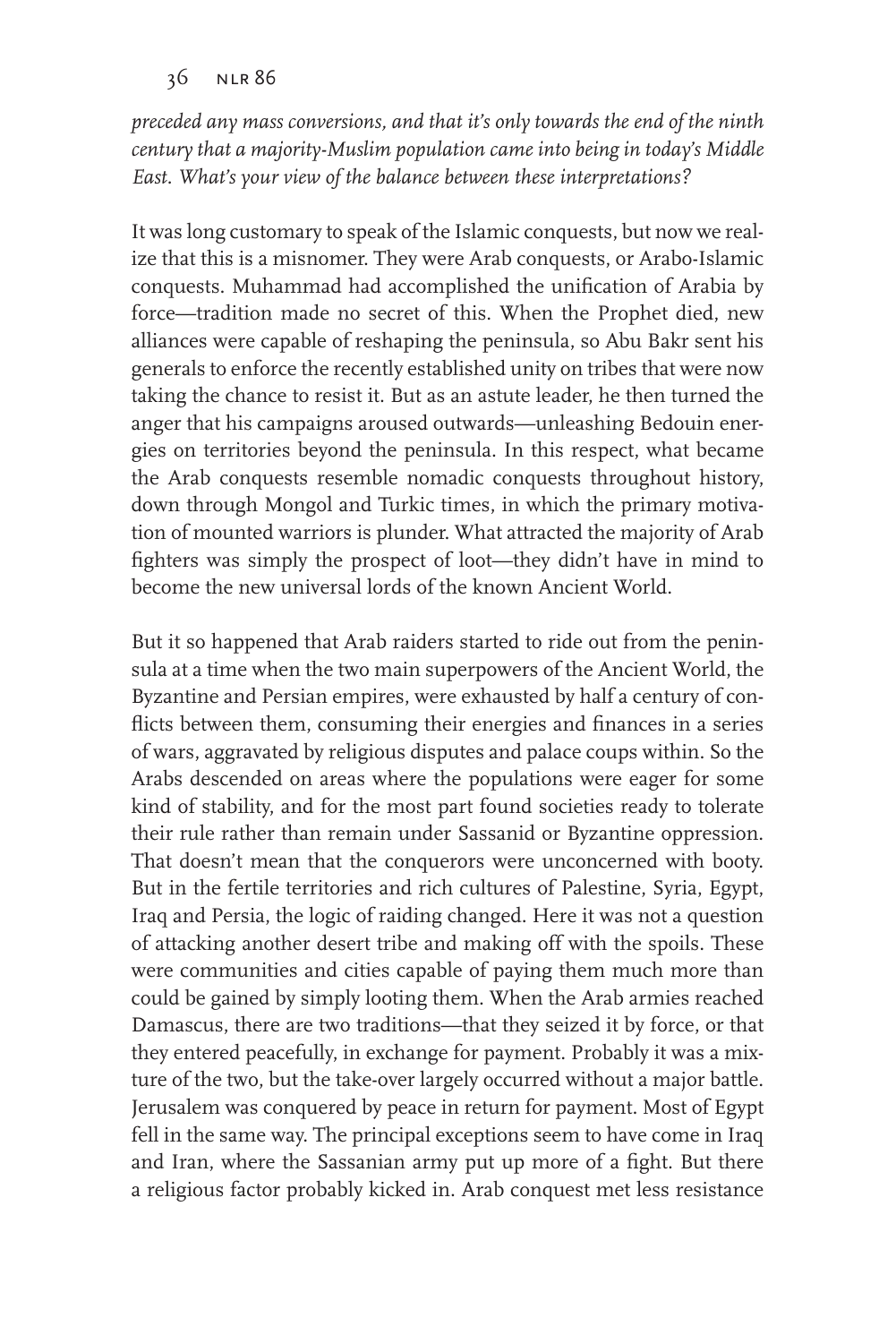in Syria or Egypt, because there the religious beliefs carrying it—this would fit Donner's argument—were so close to those of the communities conquered. Iraq was predominantly either Christian or Jewish at the time, but under the control of a Persian empire whose Zoroastrian cult belonged to another religious universe.

We have a reflection of that contrast in Islamic law. For the most part, land in Syria and Egypt did not technically become the property of the Muslims—it remained the property of the local populations, who owed the Muslims a tax, the *jizya*. But in Iraq and Iran the land was owned by the Muslims, because they conquered these areas by force. This is a strong indication that, elsewhere in the Middle East, the Arab conquests were accomplished by relatively little violence. Donner is right to point to the absence of any archaeological evidence of widespread destruction which is amazing given the magnitude of the military take-over. It was long assumed that certain strata of destruction were the work of Arab armies, but these proved on examination to come from the Persian conquest of 614. The conquests are better envisaged as the spreading-out of warrior tribes from the peninsula, which was probably suffering overpopulation, along lines that were initially quite traditional, but then they came up against a social landscape they were not ready for.

When the Arabs arrived in the Fertile Crescent and Egypt, they realized that they were a minority—not only a religious, but an ethnic minority in the regions they now had to rule. They didn't want to go back to Arabia. Mecca was largely abandoned by its tribe, whose members left for Damascus, for Egypt, for Iraq. Very few of the original inhabitants stayed in either Mecca or Medina, and the same held for many other settlements. Arabian society and economy didn't offer much—the peninsula was arid, people were poor—whereas now they could enjoy the palaces and luxuries of the two empires they had inherited. Why go back to the desert? So the Arabs settled down in their conquests, aware they were an ethnic, linguistic and religious minority in them. Tradition tells us that in this period they banned conversion to Islam, which suggests how little the conquests were religiously motivated: the very opposite of the stock Western image of warriors holding the Qur'an in one hand, and the sword in the other—actually, since you can only hold the Qur'an with your right hand, all of these Arab fighters would have had to have been left-handed. In reality, the populations of Syria, Egypt and Iraq remained predominantly Christian—there was also a significant Jewish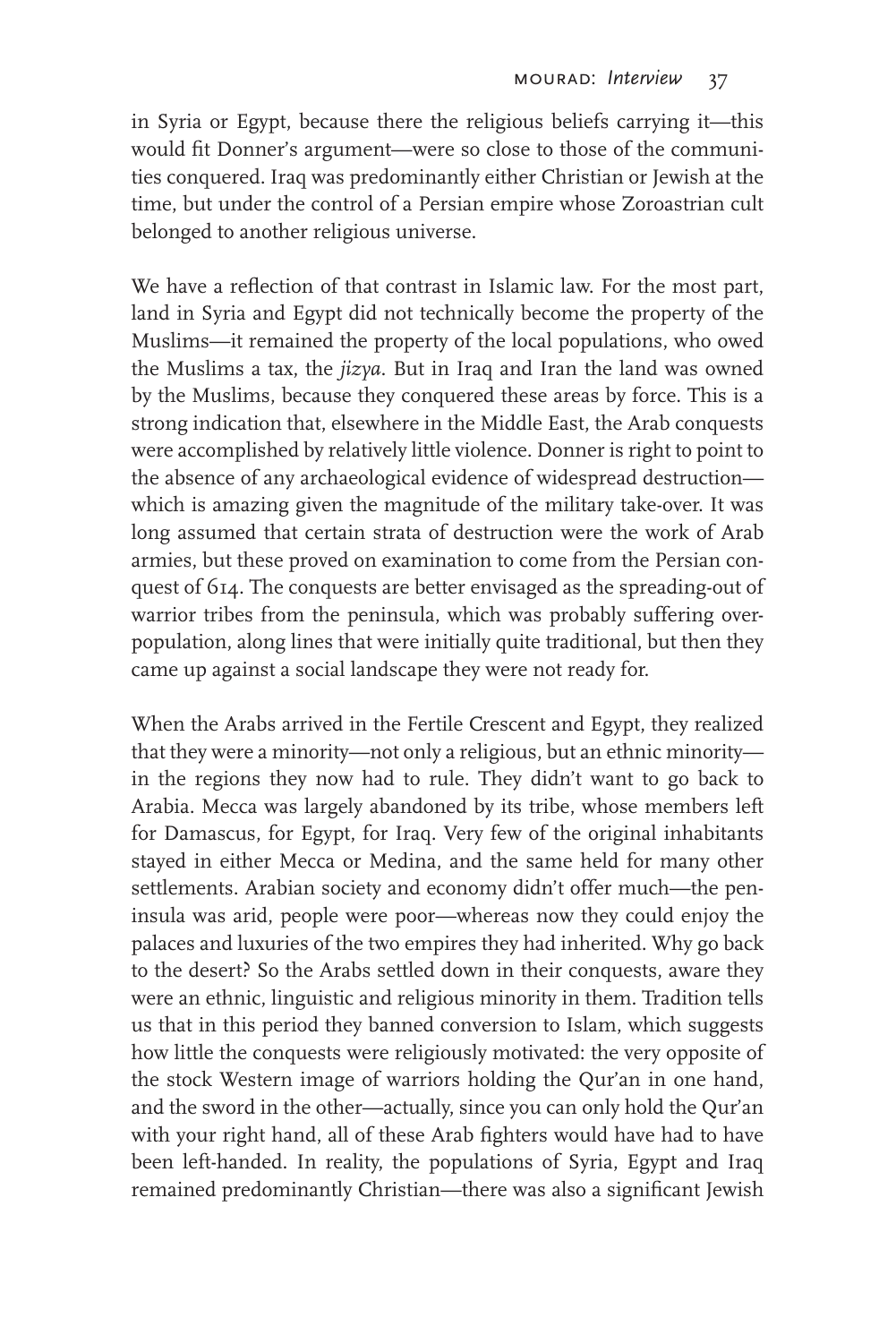presence—down to the ninth or tenth century. Iranian society remained, at a local level, mainly Zoroastrian or Christian until the ninth century. When conversions came, they were not under compulsion, but rather out of convenience—to get access to posts in the administration or army, or to all kinds of services and jobs that were open only to Muslims.

*How did the concept of* jihad *figure, if at all, in the conquests? Crone speaks of 'missionary warfare', contending that the highest duty of the faithful was to fight for Islam. Do you regard this as mistaken?*

Our only evidence for the original use of *jihad* comes from the Qur'an, where the term, and derivatives of its root *j–h–d,* can mean either of two things: to exert an effort, or to fight in the path of God. The first indicates striving in any endeavour—you make an effort to study, or to be a good person: 'exerting an effort' is the basic meaning of the term in Arabic. But the term also has a religious meaning, which has become idiomatic: to struggle in the path of God—often by waging war. It is there from the start. When the Qur'an uses *jihad* in this sense, the context is invariably warfare to deal with a danger threatening the Muslim community. In Medina, where Muhammad came under attack, and hit back, *jihad* was an ideological response to the challenges he faced. That doesn't mean it was necessarily defensive—it was the product of reciprocal hostility between the Prophet and his opponents.

By contrast, the Arab conquests are not typically described in our sources as examples of *jihad*—they are *futuh* in Arabic, which is the literal term for 'conquests'. Yet another term again was used for the campaigns under Abu Bakr to bring disaffected tribes back to the covenant that they had signed with the Prophet, after his death—this was war against apostasy, *riddah*. But once the centre of the Muslim world moved north to the ancient Near East, and the Umayyads came to power in 661, an expansionist Arab empire was created that clashed with Byzantine power and remnants of the old Sassanian Empire, dispatching forces into Afghanistan, North Africa and even Spain. This was no longer *futuh*: it was now *jihad*. Some good modern studies have examined the Umayyad Empire as a *jihad* state, unleashing a new kind of clash between the world of Islam and the world outside Islam. This is the first time you have a *jihad* between the Abode of Islam and the Abode of War—*dar al-Islam* and *dar al-Harb*. These two concepts did not exist before.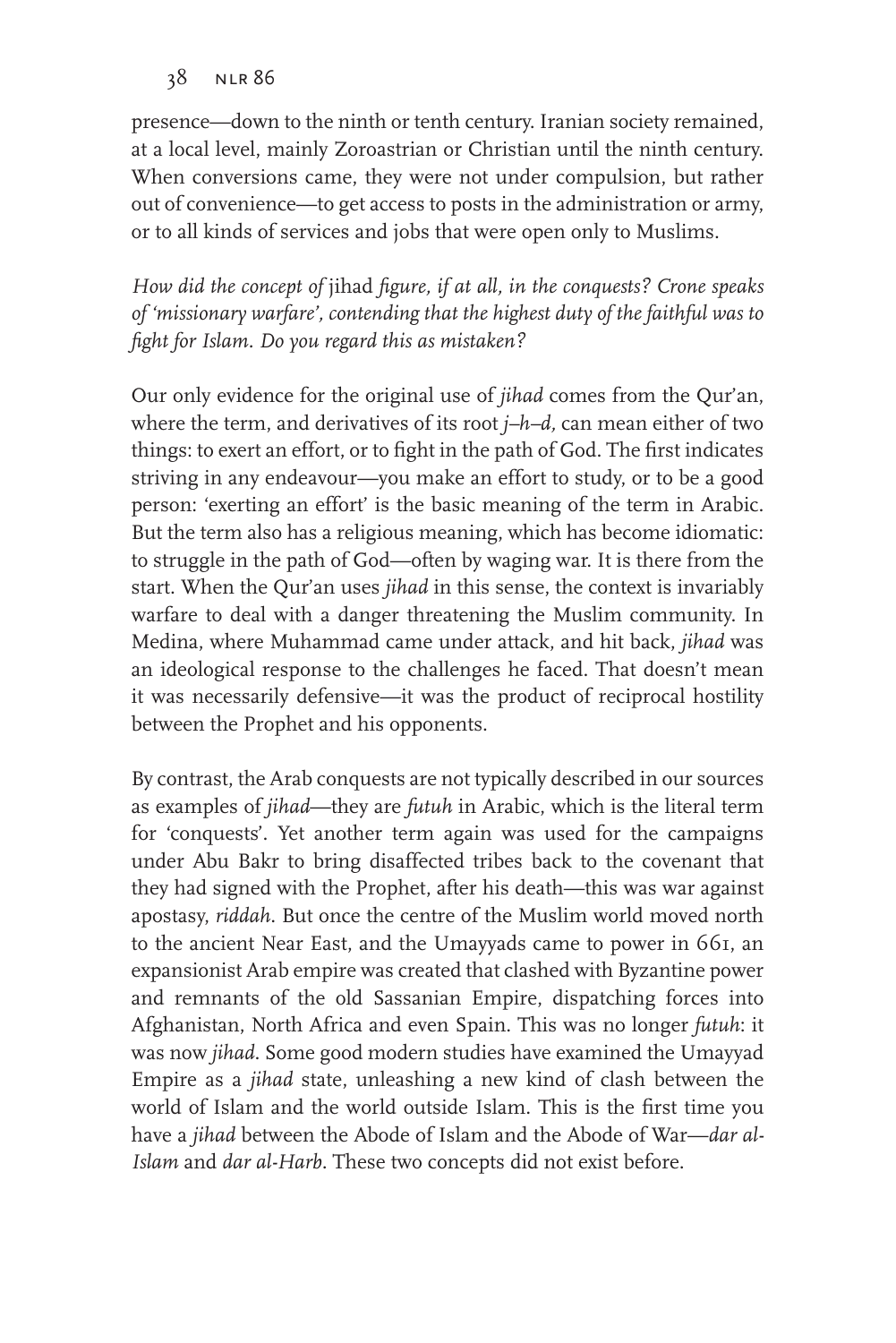'Abd al-Malik was obliged to pay the Byzantines not to attack him, and concede territory to them, in a reversal of the pattern of Muslim expansion, because he was preoccupied with fighting opponents in the Muslim world itself. The result was that a new pre-emptive vision of *jihad* came into being, requiring virtually annual expeditions against the infidel. After 'Abd al-Malik, some scholars argued that the Caliph had an obligation to conduct a *jihad* campaign once a year. But when the Abbasids overthrew Umayyad rule in the mid-eighth century, they found the huge empire they inherited hard to govern, and these campaigns too costly and distracting. Not wanting to be bullied into them by scholars, they hired their own scholars to redefine *jihad* as a collective, not an individual duty. This transformed the practice. To give an example: prayer is an individual duty—your father or your son cannot do it on your behalf. You have to do it yourself. If you do not, it is a transgression against God, and you incur a penalty. Bakery, on the other hand, is not an individual duty—not everybody has to be a baker. But if a few individuals decide to be bakers, they can produce enough bread for everyone. *Jihad* was redefined as such a vocation: if a few do it sufficiently, that caters to the needs of society, and it is not incumbent on the rest.

This doctrine, expounded by scholars on the Abbasid payroll, irritated many other scholars, who preferred the previous definition of *jihad* as the duty of every individual—even if the Caliph himself did not call for it, it was the obligation of every Muslim to pick up their arms and go to the frontiers to fight. So in the early Abbasid period there were Turkish warriors, recently converted to Islam, who made the long journey from Central Asia to fight on the Byzantine frontier, because this is where they could perform the duty from which the caliphs were defaulting. The aim of redefining *jihad* was to tame it. Once it was a prerogative of the Caliph alone to call for *jihad*, he could come up with a million excuses to avoid performing it. The state could, of course, always invoke it when necessary, but most of the time the Abbasids had no intention of doing so—this was a period of thriving commerce between the Muslim world and the Byzantine Empire and India, which they did not want disrupted by every madcap saying, I am doing *jihad* because these are infidels.

#### *What about the Ghaznavid campaigns in India, then?*

They were the exceptions. Ghaznavid power, which extended over parts of Eastern Iran, most of Afghanistan, and into Central Asia, was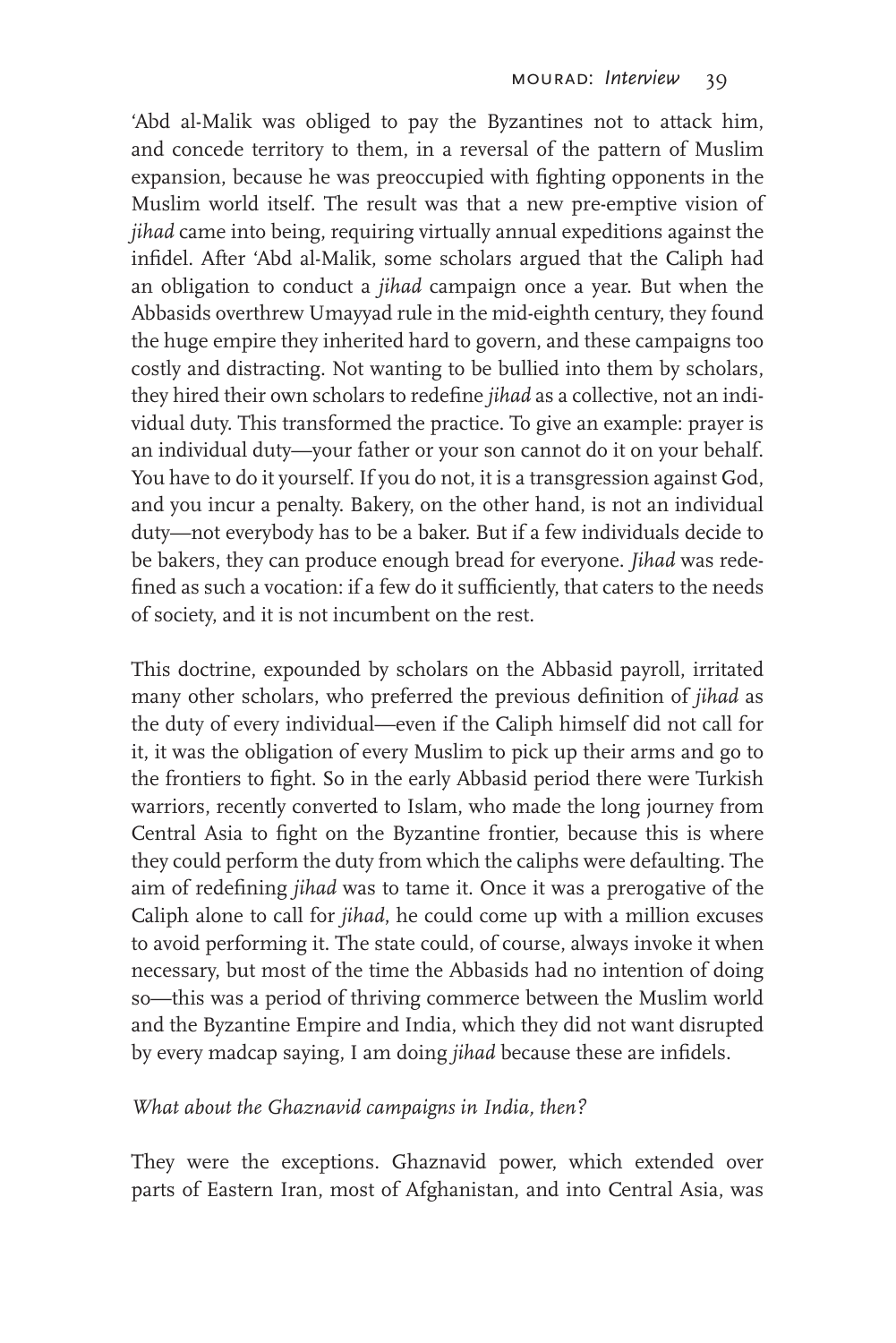autonomous from Baghdad, though owing nominal allegiance to the Abbasid Caliphate. Ethnically, the Ghaznavid state was mainly Afghan, but with a mixture of Turks, Uzbeks and Kazakhs. At the end of the tenth and early eleventh century, its most famous ruler, Mahmud of Ghazna, invaded India seventeen times, destroying temples and looting temples and cities in the name of *jihad*, leaving a legacy of animosity between Hindus and Muslims that is remembered to this day in the Subcontinent. But this lay beyond the sway of the Abbasids.

#### *Wouldn't the Crusades have revived ideas of* jihad *in the Middle East itself?*

Indeed. For the Crusades posed a major challenge to the Muslim world: we thought we were the last religion of salvation, and now Christians are invading, grabbing territory in the heart of Islam, creating a panic that Mecca itself might fall—are they going to wipe us out? Such was the reaction. So you start seeing some attempts to recast *jihad* as once again a duty incumbent on every individual—the right to declare *jihad* had been appropriated by the caliphs, but the caliphs were sitting on their butts doing nothing. When Jerusalem was conquered by the Crusaders in 1099, a delegation of scholars—ironically, not from Syria or Jerusalem set out for Baghdad to plead with the Abbasid caliph to declare *jihad* and send reinforcements to reclaim Jerusalem. The tradition says that the delegates arrived during the month of Ramadan and deliberately broke their fast in public during the daytime, a huge transgression, just to create a shock—what we have lost is much more than what you see us doing. The Abbasid caliph remained completely indifferent.

The result was more and more voices arguing that we cannot depend on the rulers; fighting the infidel has to be brought back as an individual duty. During the Crusader period more books on *jihad* were written than at any time before or since. These were produced by activist scholars close to rulers, of whom the most important was the Turkish prince, Nureddin of Aleppo (1118–74)—the West knows of Saladin, the nephew of one of his generals, but it was actually Nureddin who set up the strategy and vision that led later under Saladin to decisive defeats of the Crusader kingdom. *Jihad* ideology flourished in this period, when for the first time it also began to be deployed against other Muslims especially Shi'is, but also deviant Sunnis. So when we get to a thinker like Ibn Taymiyya (1263–1328), a major influence on Bin Laden and modern militants, his intransigence is not original. It reflects the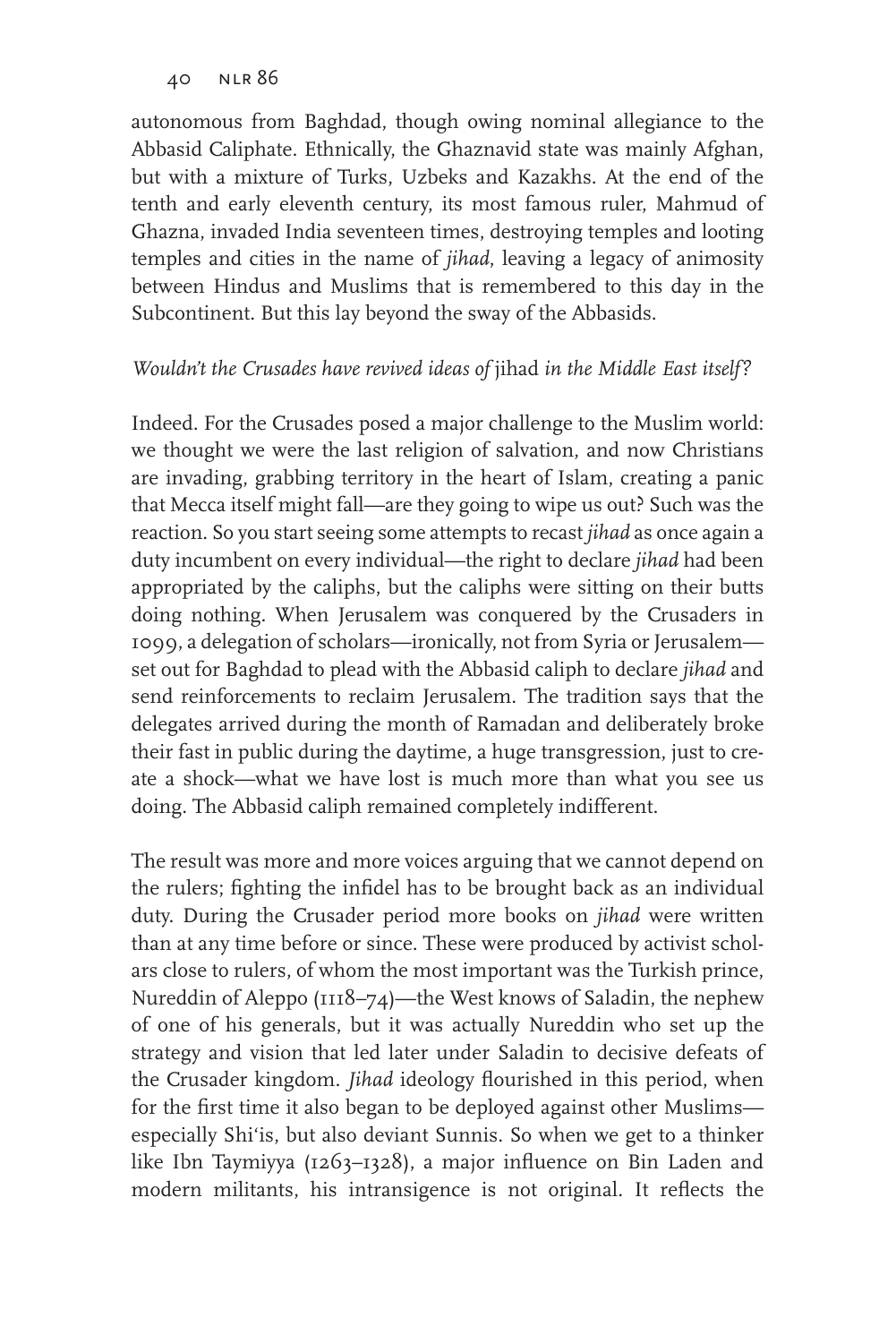energy of an intolerance towards other Muslims that emerged much earlier, when scholars began to argue that it was disunity that allowed the infidels to invade: the enemy within is the real problem, not the enemy without—if we are united, we can defeat the Crusaders, it is these internal elements that are keeping us weak. This outlook reached an unprecedented pitch once the Mongols poured into the Middle East, while the Crusaders were still there, sacking Baghdad in 1258 and staging massacres in Damascus and Aleppo. They were about to take Egypt, before they were stopped at Ain Jalut in northern Palestine by the Mamluks, an army of Turkish slaves.

For the first forty or fifty years of their history, the Mamluks were even more militantly *jihad*-minded than their predecessors, waging war on the Crusaders after the Mongols retreated. But once the Mongol threat passed, and they drove out the Crusaders, the Mamluks reverted to Abbasid ways, forgetting about *jihad* as they started to enjoy palace life, overseeing a huge spice trade, and trading with the Italian city-states, especially Venice. But although the Mamluks ceased to have any interest in *jihad*, unlike the Abbasids they didn't commission a group of scholars to deconstruct the way the doctrine had developed over the previous two centuries. So the last energies of *jihad*, dating from the Crusader period, were left within the mainstream Sunni tradition as a resource, ready to be activated, without a counter-voice. Unlike the Abbasid doctrine of collective responsibility, this later *jihad* ideology was never discredited. So if you go into any seminary today, this is the formulation of *jihad* that is taught.

### *But didn't the Ottoman state in turn have a strong ideology of* jihad*, with annual campaigns against the infidel along Umayyad lines?*

The Ottomans picked up the culture of *jihad* of the Crusader period, and fought under its banner against the Byzantines for a long period. The Turkish term *ghazi* is synonymous with the term 'jihadist'. Some modern Ottomanist revisionists want to convince us that the *ghazis* were not actually doing *jihad.* That's historical nonsense, and it is shaped by the wish to invent an Ottoman past palatable to the EU so Turkey can join it. The fact that there were Christian auxiliaries in the Turkish war machine does not mean that the Ottomans themselves were not waging *jihad*. Even the early Arab conquests could on occasion line up Christian forces—an Armenian army fought alongside Arabs against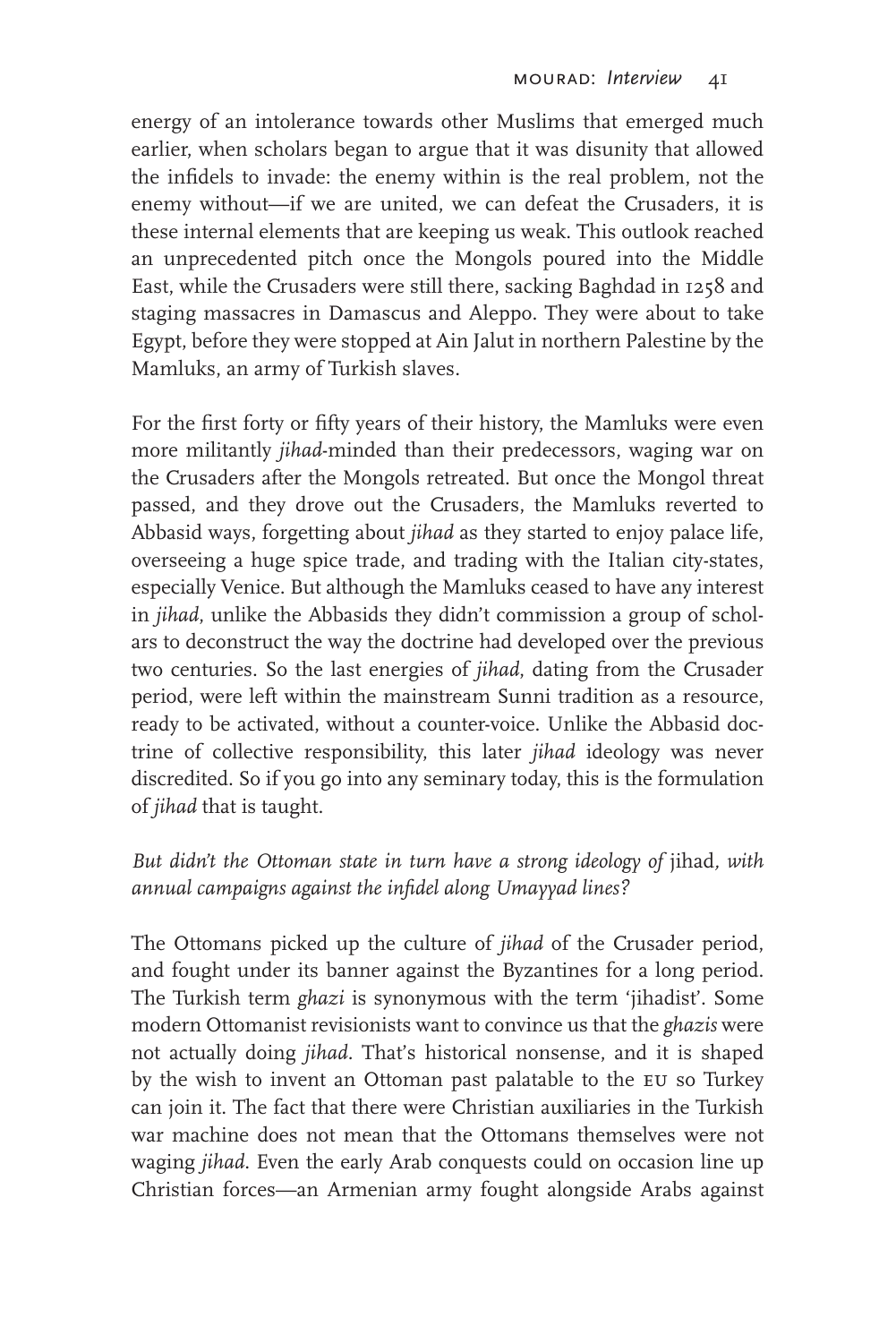the Byzantines. To use groups of another faith as a military supplement does not imply tolerance of that faith. Turkish society of that time was still tribal, a warrior society that had internalized *jihad* ideology. But it saw no development of the doctrine—it was incapable of that. Ottoman religious scholars felt weak, because they could not master Arabic, except for a few. The Ottomans brought Arab jurists to Istanbul, but it was some time before they could enforce their religious authority in the Muslim world. Of course, once they had to rule a huge empire, they started to settle down and *jihad* declined.

## *Their big expeditions into the Balkans—the siege of Vienna as late as 1683 weren't seen as* jihad*?*

The impulse was still there, a residue of the Abode of Islam and the Abode of War. By that time, the Ottomans had turned their attention to Europe, to which they came to think they belonged, more than to Syria or Egypt. But in the sixteenth century the principal thrust of Ottoman *jihad* was against the Safavids in Iran, who represented more a threat than a prize for them—they were not interested in conquering Iran. But the Safavids were a problem because they were Shi'is and there was a large Shi'i population in south-eastern Anatolia, of which the Ottomans were very nervous. The result was pre-emptive Ottoman animosity against Safavid influence in their own realm, for fear that it might cut the Ottoman Empire into two halves. So they mounted many campaigns against the Qizilbash, or red-heads, as they called Shi'is in eastern Anatolia, probably from an old Greek practice of wearing red hats.

*That raises the really big question of the division within the umma between the Shi'is and the Sunnis. How would you describe the original nature of the split? What explains the extreme savagery of the civil wars that broke out over issues of the succession, after conquests held to have been relatively mild?* 

When the Prophet died in 632, the issue of succession immediately arose. The tradition wants us to believe that this is when the initial split happened. But in fact, it took quite some time. Before the ninth century, one cannot really speak of Sunnism or Shi'ism. What we can call proto-Shi'ism started as a political issue: the belief that 'Ali should have been the direct successor of Muhammad, because he was his cousin and the husband of his daughter Fatima. But if we look closely at the issue of succession, we realize that this couldn't have been a serious argument.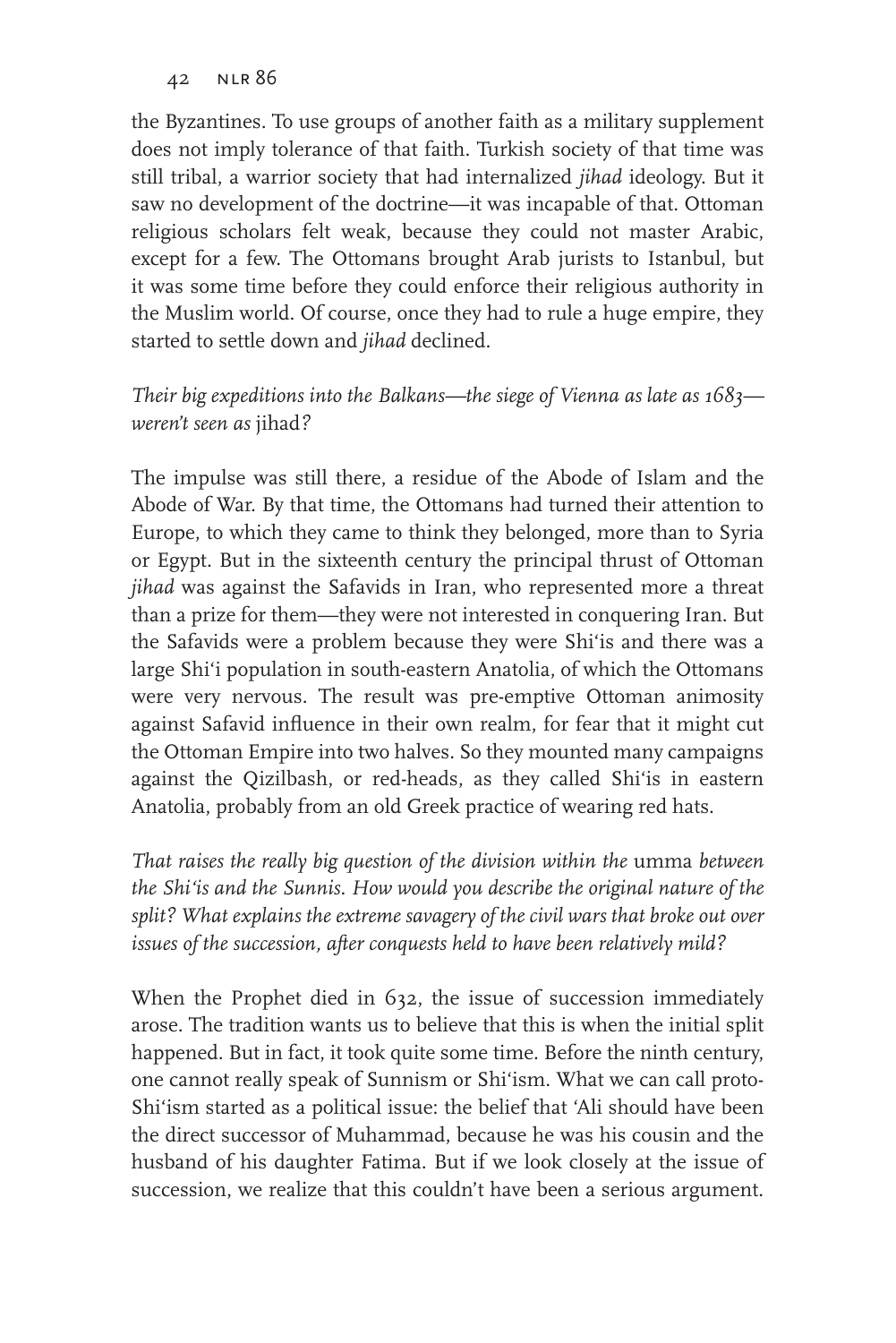If there were groups that believed 'Ali should have been the successor, it was for other reasons. I say this because there is such a clear pattern among the first five caliphs—one historians do not seem to have noticed, even though it is staring them in the face. The first two caliphs were the fathers-in-law of the Prophet: Abu Bakr was the father of 'A'isha, and 'Umar was the father of Hafsah; both women were married to Muhammad. The third caliph, 'Uthman, was married to two daughters of the Prophet—hence his nickname, Dhu al-Nurayn, which means the one with two lights. There is much argument about whether he married them at the same time or separately, because in Islamic law it is forbidden to marry two sisters at the same time. You can marry one, divorce her, and marry the other, but not have them simultaneously. So there is a debate whether he was an exception to the rule, before the rule applied. Then came 'Ali, who was married to Muhammad's daughter Fatima. Then you have Mu'awiya, whose sister was married to the Prophet. So the first five caliphs are all related to the Prophet by marriage. How is that not a succession according to certain tribal rules of precedence? The hierarchy goes from father-in-law to son-in-law to brother-in-law.

'Ali became the fourth caliph when 'Uthman was assassinated in 656, in murky circumstances. In his short reign, he not only fought the Prophet's wife 'A'isha, but killed two of the close companions of the Prophet, Talha and Zubair. They were among a group of ten, the closest companions to Muhammad, who, it was believed, had been guaranteed ascent straight to heaven, as men who could do no wrong. Yet 'Ali, one of the ten, had dispatched two others. Coming after the death of 'Uthman, this posed huge theological problems. Who of the three did wrong? Moreover, a group of 'Ali's supporters, who later came to be known as Dissenters—the *khawarij*—went on to rebel against 'Ali, accusing him of being an infidel who had violated the Qur'an, and killed him. After his death in 661, Mu'awiya—who had withheld acknowledgement of 'Ali as caliph on the grounds that he protected the killers of 'Uthman was the natural choice for caliph, as the brother-in-law of the Prophet, which gave him legitimacy within the community.

By the time Mu'awiya died, in 680, there was no one left who was directly related to the Prophet through marriage. Mu'awiya had arranged to pass succession to his son, Yazid. That had never been done before in Islam, and created a new institution: hereditary rule. Many people objected to that, including Husayn, the younger son of 'Ali and Fatima. But since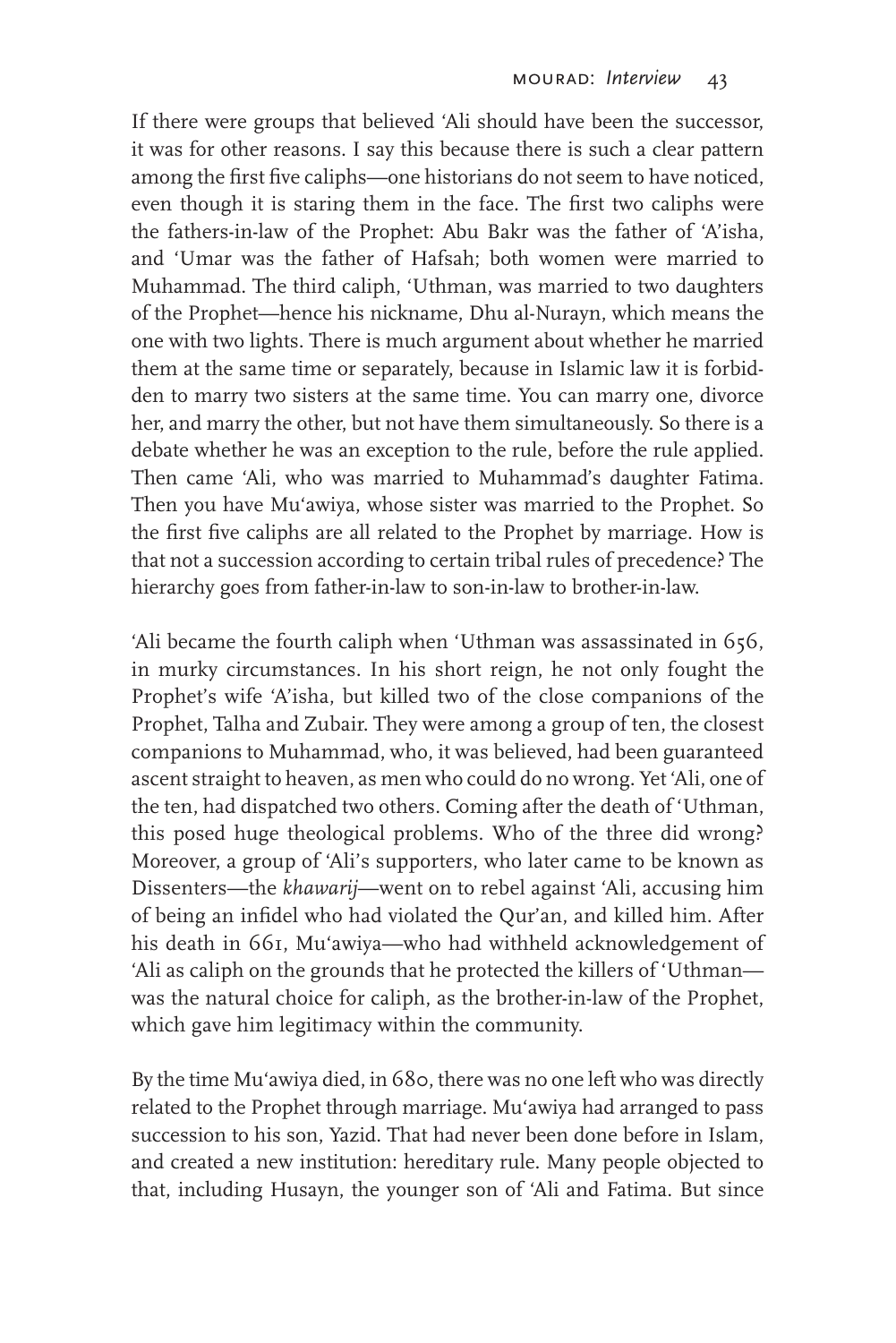'Ali's eldest son, Hasan, had been bribed not to press any claim and to accept Yazid, Husayn had to wait till his brother died before he could rise in some kind of a rebellion. We do not know exactly what his role was in this revolt, but he seems to have been convinced by a group of his father's followers to come to Kufa in southern Iraq—which indicates there was already a proto-Shi'i community there—and stage an uprising against the Umayyads. When Yazid learnt of this, he ordered his general in Iraq to ambush and kill Husayn, whose head was brought back to Damascus and presented to him. Husayn was a grandson of the Prophet, and this episode blackened the memory of Yazid ever after.

*Does that account for the strange asymmetry of the ensuing traditions—a tremendous Shi'i account of the villainy of Mu'awiya and Yazid, and no comparable Sunni counter-attack on the legend of Husayn?*

Yes, even though Yazid is a proto-Sunni figure, you do not want to talk much about him—he is a figure you want to keep out of the picture. You cannot condemn him, but you cannot easily accept him. In the Crusader period, there were attempts to cleanse his image, as a ruler who led *jihad* against the infidels and transmitted *hadiths*, preserving the *Sunna* of the Prophet. But earlier, the Abbasids had no interest in this. Historically, as we can see now, it was the death of Husayn which sparked the creation of a religious movement that re-imagined Muslim legitimacy as a sequence of Imams, of whom the first was 'Ali and the third Husayn. It was the sixth Imam, Ja'far Sadiq, a scholarly descendant of 'Ali and active in the mid-eighth century, who seems to have shaped early Shi'ism as a belief system, even if much about this figure remains legend rather than history. Discarding the ideology of *jihad*, he urged withdrawal of the pious to take care of the community, and pass on knowledge of scripture.

Before he died, Sadiq declared his son Isma'il would be the next Imam. But Isma'il died before his father, and Sadiq then made his other son the successor. But a group of courtiers who had clustered around Isma'il, in the expectation he would be the heir, refused to accept this. They took the line that once declared the next Imam, it cannot be taken back—so the son of Isma'il must now take his father's place. The result was a schism within the Shi'i community, and the birth of the Isma'ili sect, or Seveners, because they hold that Isma'il was the Seventh Imam. The other line of Imams ended with the disappearance of the Twelfth Imam, for whose miraculous return Twelver Shi'is are still waiting. 'Alawis,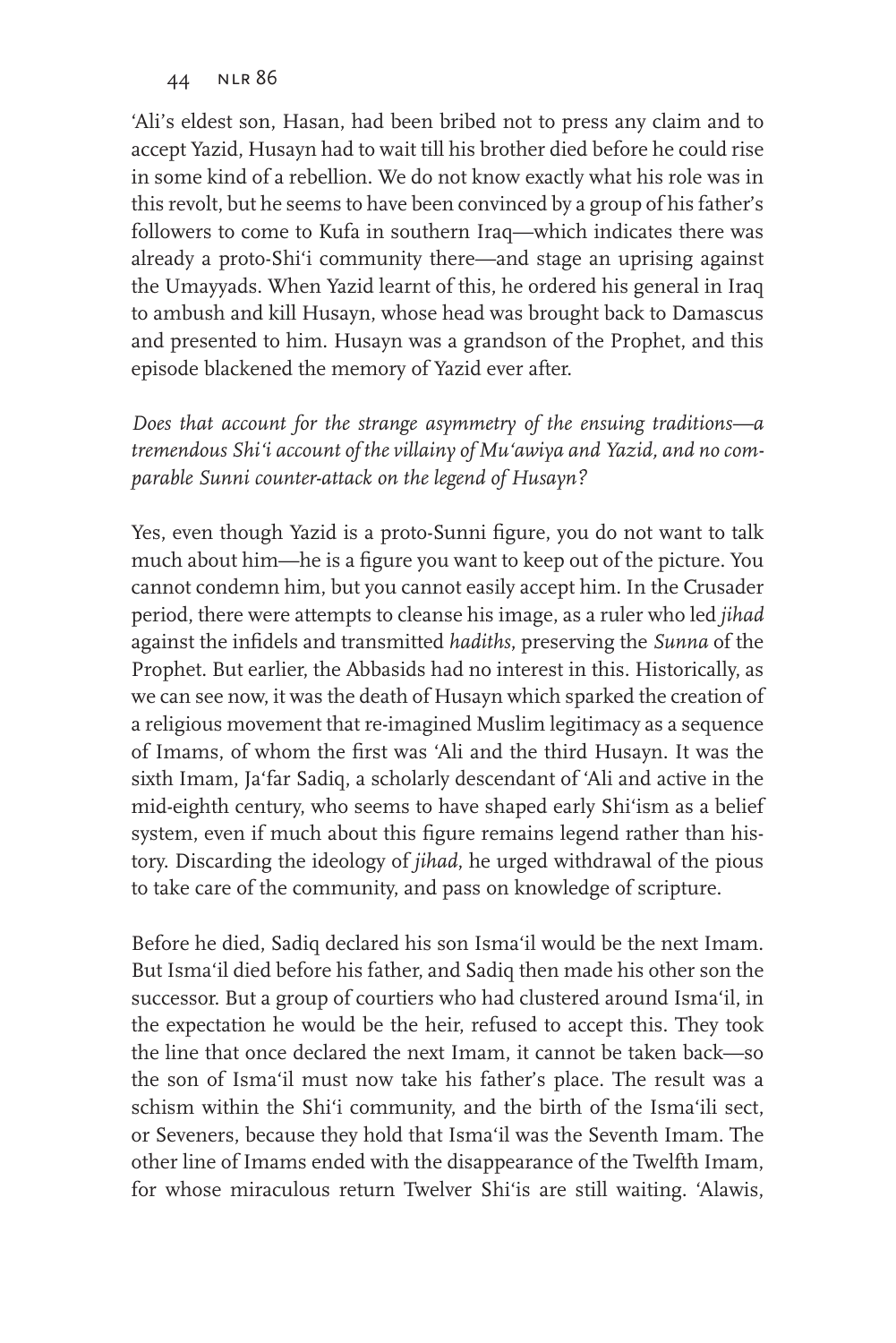for their part, do not believe that the Twelfth Imam ever existed—they stop with the Eleventh. Zaydis, who are prominent in Yemen, but also used to exist in north-western Iran and elsewhere, do not believe that the Imamate is restricted to descendants of 'Ali and his wife Fatima. They think *any* descendant of 'Ali can be an Imam, opening up the field to children of 'Ali whom he had with female slaves, but hold that an Imam has to prove himself on the battlefield, as well as among the community of scholars. In the late eighth century, we have a lot of writing by Zaydi Imams which speak to the formation of a specifically Shi'i sect. By then Shi'ism had started to take root as a religious identity.

#### *Did Sunnism emerge as a creed only later, in reaction?*

No, it was around the same time that a proto-Sunnism became aware of itself as a response to Shi'ism. But at the outset Sunnism presented a chaotic scene, where every scholar could pick up a new school of law and call it Sunni. Tradition has it that around the year 850, the Abbasid Caliph Mutawakkil put a stop to this, determining that henceforward just five Sunni schools and one Shi'i school would be tolerated. The Shi'i school came to be named Ja'fari after Ja'far Sadiq, and was codified by his followers. The five Sunni schools were Hanafi, Shafi'i, Maliki, Hanbali, and Dawudi or Zahiri (the last died out, though it was popular in medieval Andalusia). What the decision of Mutawakkil gradually meant was that every believer must follow, and every scholar work within, one of these schools. Many of the schools were still quite fluid in the eighth and early ninth centuries, becoming codified only later in the ninth century. So, in terms of law, Sunnism could be variegated. But in terms of theology, official attempts to impose a unified system produced sharper divisions (for Sunnis, they include such schools as Ash'ari, Maturidi, Hanbali, Mu'tazili and Sufi, and for Shi'is they include Zaydi, Isma'ili, Twelver, Nusayri and Druze). Quite soon Sunnis had their own version of the Prophet's life and what happened after he died, counterposed to the Shi'i version, each projecting back onto the Prophet opinions that supported their own theology.

*When did the majority of the Iraqi population become Shi'is? How far was the spread of Shi'ism an appropriation of Islamic doctrine by ethnic groups that were ethnically marginal in a larger state community—say, the Buyids in Iraq or the Berbers in Tunisia, who generated the Fatimids in Egypt?*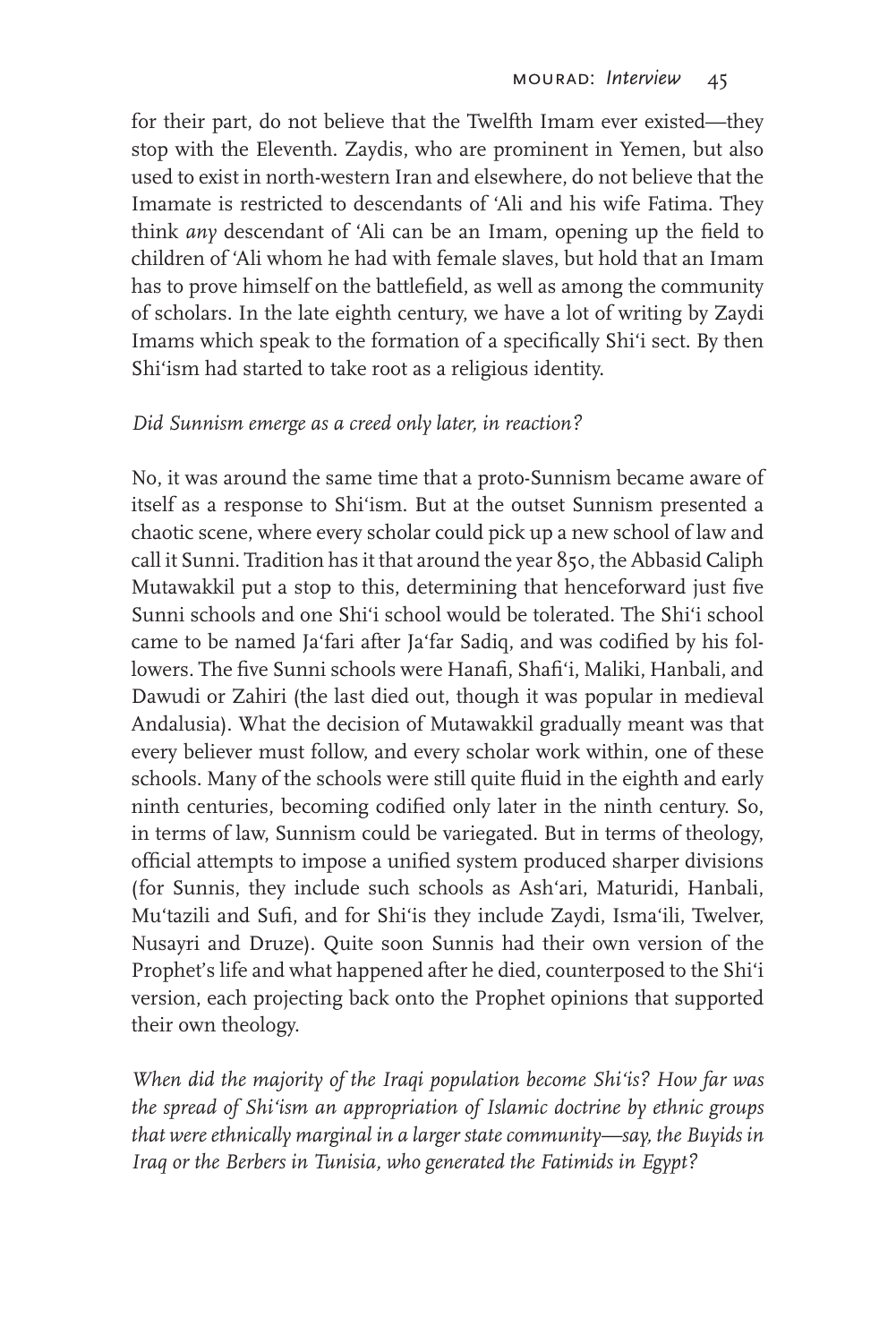No, it is a mistake to think Shi'ism appealed to marginal elements in society. Those two movements—one coming from Tunisia, the other from Eastern Iran—broke out in areas where the control of the central government was weakest, not because they expressed a distinct ethnic identity. Actually, after the first three or four caliphs, the support-base of the Abbasid dynasty was largely Turkish. We know for sure the Abbasids moved their capital to Baghdad in 762 because they couldn't stand the energy of the 'Alids—supporters of 'Ali—in Kufa, where proto-Sunnis were thoroughly cowed by the hostility of proto-Shi'is. So the Abbasids wanted to get away and establish their own city, deciding who could reside there and who couldn't. That is why at the beginning Baghdad looked more like a proto-Sunni than a proto-Shi'i centre. But then everybody started moving there.

Who were the Buyids? A Shi'i dynasty, of mixed Kurdish and Daylami origin from northwestern Iran, they ruled Iraq and Iran under nominal Abbasid authority in the tenth and eleventh centuries. They seem to have originally been Zaydis, but some of them were also Twelvers, and they ran the show in Iraq and Iran as Shi'i sultans under the formal aegis of a Sunni caliph. This was the first time a Shi'i dynasty had such power, and they used it to promote Shi'ism. In Aleppo, the Hamdanids were a dynasty of Twelvers, and in Egypt the ruling house of Fatimids was Isma'ili. So in the mid-tenth century, most of the Muslim world was ruled by Shi'is. Just as centuries earlier, many people became Muslims out of convenience, so now many became Shi'is. Rural Syria would remain predominantly Shi'i until the arrival of the Ottomans. In the fourteenth century, lots of Shi'is from South Lebanon moved to Iran, which had remained mainly Sunni until then, increasing the weight of the Shi'i population there.

The same state pressures worked the other way round, when Sunni rulers had the upper hand. The coast of what is today Lebanon was inhabited by either Shi'is or Christians, but when the Mamluks arrived in the late thirteenth century with their war machine they forced all Shi'is— Twelvers, Fatimids or Druzes—back into the mountains, and sometimes up into the Bekaa Valley, and imported Turcoman and Kurdish tribes to settle the areas they had cleansed. The Ottomans continued such policies on a large scale, intimidating many Shi'is into converting to Sunnism. That is why if you look at the topography of Syria today, you find all these Shi'i villages around Aleppo, which was predominantly Shi'i until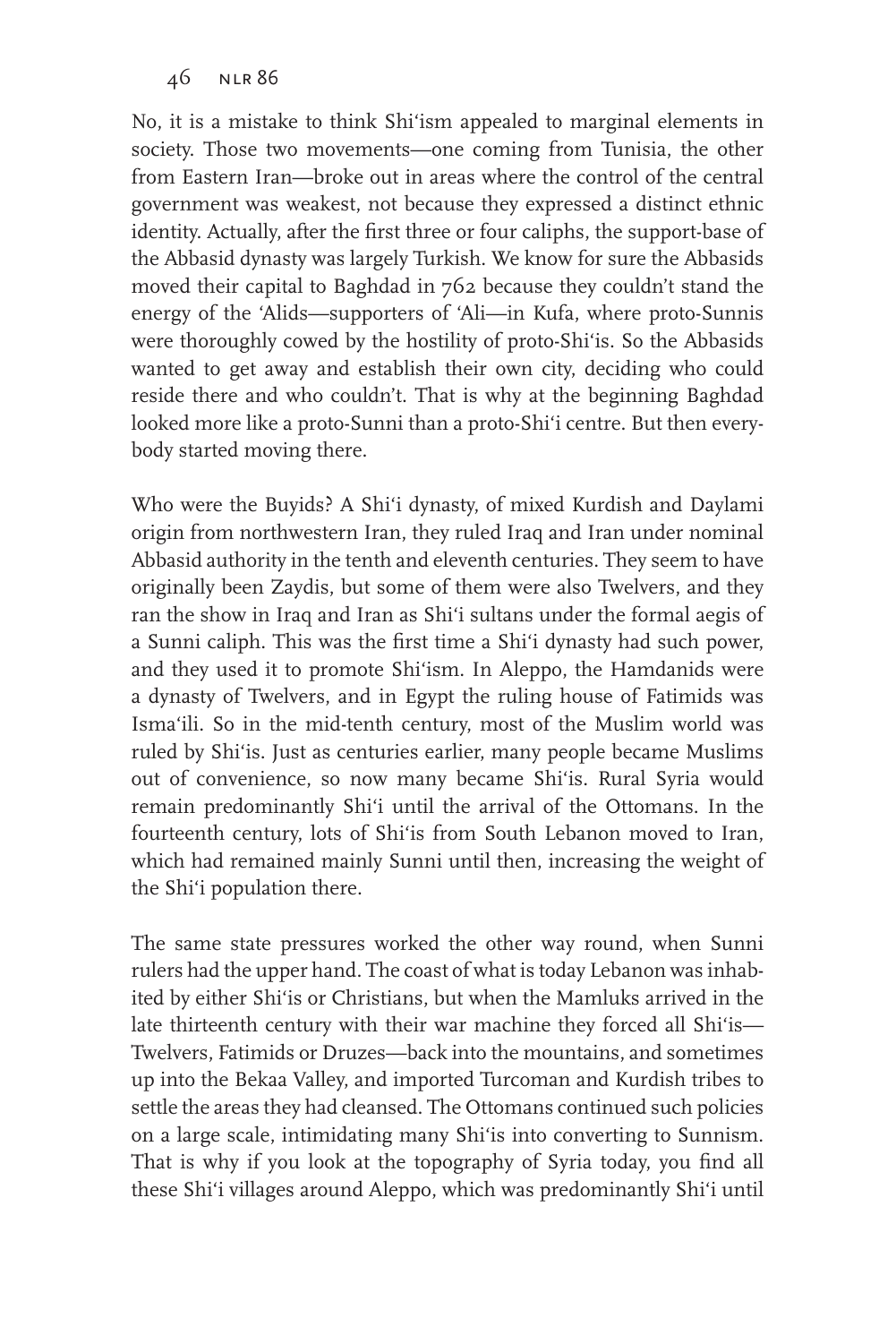a series of Sunni rulers—Nureddin, Saladin, then the Mamluks, and the Ottomans—changed the composition of the city, where people either converted or left for the surrounding villages.

In the same way, contemporary Iran is now majority Shi'i, but that is a result of the similar policies pursued by the Safavids starting in the late fifteenth century, intimidating Sunnis into either converting or leaving. For a long period Southern Iraq was also under Safavid control, and because it contained the holiest Shi'i shrines there was a lot of deliberate population movement there, to cater for the pilgrimages to them. That explains why Southern Iraq is predominantly Shi'i, whereas Northern Iraq—for a long time under Ottoman control—is Sunni; and also why the Kurds in Iran are not Sunni, but Shi'i, whereas in Northern Iraq and Turkey they are Sunnis.

*The 'Alawi community in Syria has no connexion with the period of Hamdanid power—their version of Shi'ism is quite distinctive?*

There are two Shi'i communities whose theology ruffles mainstream Twelver Shi'is, let alone Sunnis. The 'Alawis are technically Nusayris, who believe that 'Ali was supposed to be the Prophet of God, but the Angel Gabriel became confused and went to Muhammad instead—and when 'Ali died, he was borne up to heaven and waits there to return on the Day of Judgement. There are also the Druzes, whose religion blends elements all the way from Buddhism to Ancient Greek philosophy: Plato is a prophet, and John the Baptist is a prophet—in the Great Mosque of Damascus, John's shrine is mainly visited by Druzes. Vehemently denounced by Sunni scholars, they were pushed into the mountainous western areas of Greater Syria or South-Eastern Anatolia.

*What explains the virulent recrudescence of antagonisms between Sunnis and Shi'is in the Middle East today? Tensions on this scale between the two communities have not existed for many centuries—what is the contemporary dynamic behind them?*

There are three major figures of modern Islam who were pan-Islamists: Sayyid Qutb in Egypt; Khomeini in Iran; and Mawdudi in India–Pakistan. All three wanted Muslims to transcend their differences, in an Islamic unity capable of triumphing over the twin evils of decadent capitalism and atheistic communism. For each, Muslims were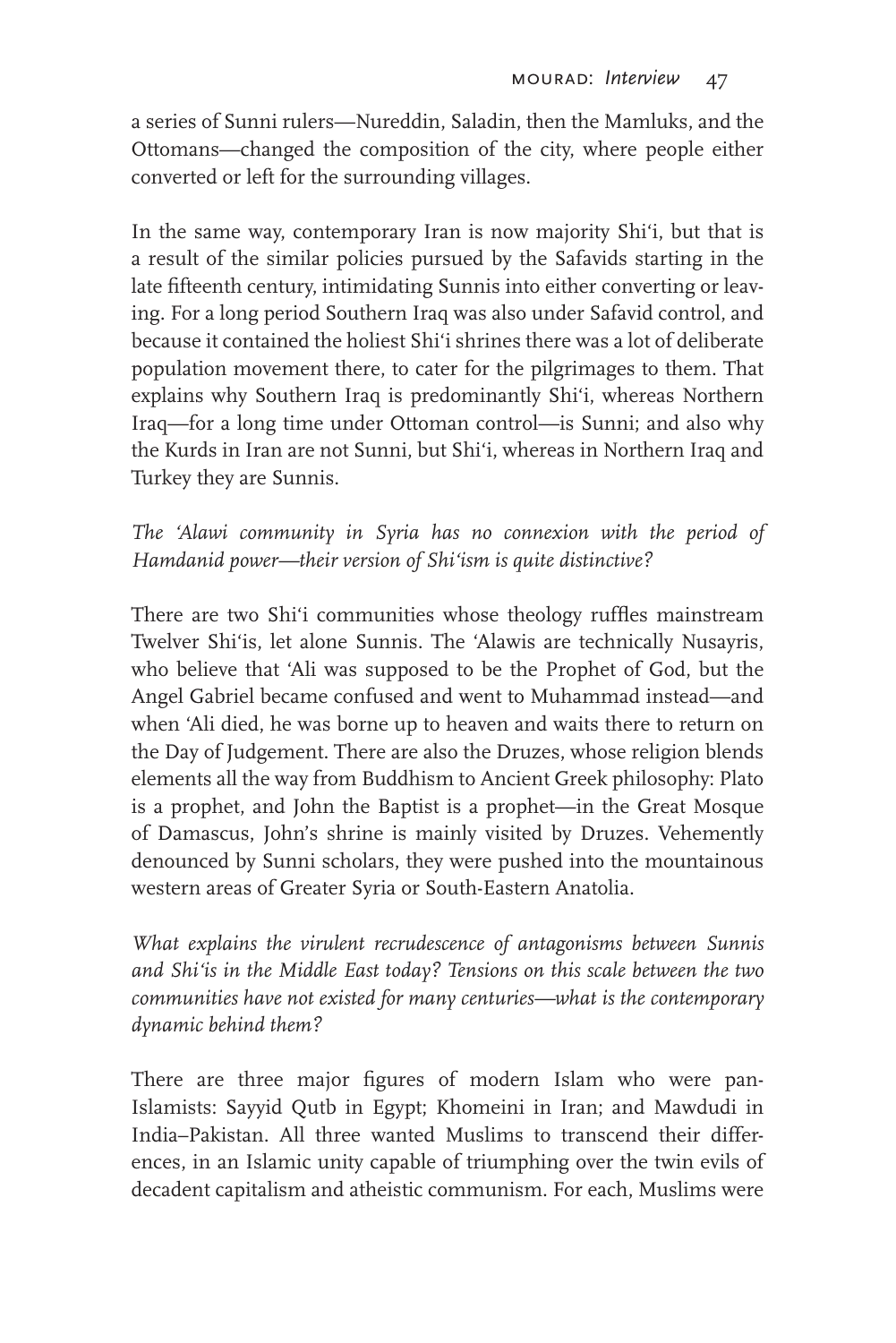living in a time—there were eschatological overtones—when believers were being squeezed between these two rocks, forced to opt for one or the other. They pitched Islam as an alternative. But Islam could offer that only if it was united. In the Sunni world, Mawdudi and Qutb preached pan-Islamism, but both of them died before their ideas gained any wide audience. It was the success of the Iranian Revolution in 1979 that transformed the ideological landscape. Khomeini's original project was a grandiose pan-Islamism, uniting Shi'is and Sunnis alike in a common battle against the two enemies of all Muslims. But once Saddam Hussein launched his attack on Iran, threatening the survival of the Islamic Republic, Khomeini was forced onto the defensive, and had to compromise his vision. Under siege at home, the unity of all believers lay out of reach. What could be achieved, however, was pan-Shi'ism. The Iranian regime opened up lines of communication to Shi'is everywhere, sending them support—including arms, money, expertise—without any conditions. Wherever there were Shi'is of any kind—in Yemen, in Syria, in Lebanon, in Iraq—there was a tremendous flow of advice and assistance. Never before, under any Shi'i dynasty, had there been this level of tolerance to all forms of Shi'ism. In the past, there had always been pressure for conversion: you should become Twelvers. Khomeinism avoided that. Zaydis, 'Alawis, Druzes could remain who they were, without theological instructions from Iran. All that was necessary was Shi'i solidarity. The strategy was designed to create regional support for the Iranian Revolution, which felt itself—this is a recurrent theme in modern Iranian history, from the constitutional movement of 1908–11 to the overthrow of Mossadeq in 1953 and onwards—the object of Western aggression. The success story of this policy was the emergence of Hezbollah as the most powerful force in Lebanon, after 1982.

The second transformative event was the Soviet invasion of Afghanistan, also in 1979. That gave perfect momentum to a pan-Islamism from the other direction, a Sunni variant. The Afghan success in driving the Red Army out of the country had an ideological impact comparable to that of the overthrow of the Shah. The Iranians showed they could defeat the West—and we Sunnis have now defeated the East: Islam can triumph over both capitalism and communism. But just as Khomeini's pan-Islamism was forced back into a pan-Shi'ism by the Iran–Iraq war, so Sunni pan-Islamism contracted, under the pressure of the same war, into a pan-Sunnism. Saddam Hussein himself, who started out as an extremely secular leader, switched over to a religious rhetoric, appealing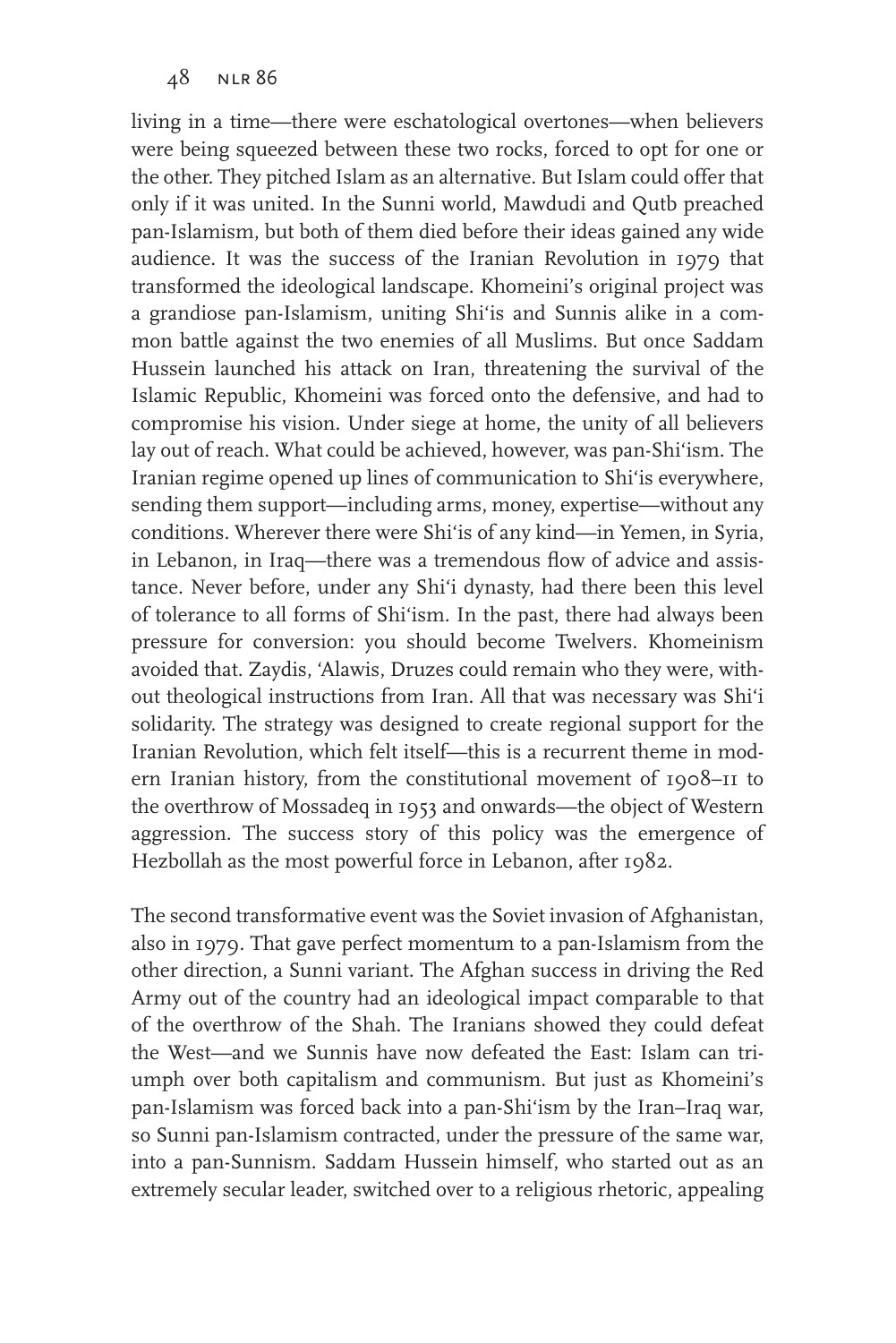for Sunni assistance once he looked like losing the war, pitching himself as a champion of Sunnism, even though the majority of his army was Shi'i. Then came the 2003 American invasion of Iraq, which split the Sunni and Shi'i communities in the country wider apart than they had ever been in the past, cementing the hostility between pan-Shi'ism and pan-Sunnism in the Middle East today.

### *To what extent does contemporary pan-Sunnism derive from the ideas of Qutb or Mawdudi?*

The ideas of Mawdudi and Qutb figure to some extent. The irony is that pan-Sunnism is now a Salafist pan-Sunnism—principally the Wahhabi variant proclaimed by the Saudi monarchy, which has sunk roots everywhere in the Sunni world. Saudi Arabia, and to a lesser extent Qatar, stand as the champions of pan-Sunnism against Iran, as the champion of pan-Shi'ism, each with their own paranoia. Kuwait and eastern Saudi Arabia have sizeable Shi'i communities. Bahrain has a Shi'i majority. There are many Iranians in the UAE. Oman is Ibadi, an early offshoot of proto-Shi'ism, that derives from the Khawarij who killed 'Ali. Zaydis are strong in Yemen. So all the way from southern Iraq, along the Gulf and round the peninsula to the lower end of the Red Sea, Saudi Arabia is ringed by a long belt of Shi'i sects. 'Alawis still hold power in Syria, and Hezbollah dominates much of Lebanon. South of Damascus, only Jordan lies between Saudi Arabia and another Shi'i arc to the north. Add to this anxiety the prospect of Iranian nuclear weapons, and you have all the ingredients of an escalating sectarian confrontation, since the Iranian regime thinks in the same way. It feels encircled by American pressures, aiming to reduce it to submission to Western will. The result is a mutual paranoia which is fuelling Sunni–Shi'i violence across the region.

# *The dynamic you describe substantially pre-dates the Arab Spring. How do you assess its effect on these pre-existing antagonisms?*

By cracking apart the old order, without bringing forth any new one, it has simply created a more open field for them. Currently, no Arab country has any real measure of stability. Egypt does not have it. Libya does not have it, Sudan does not have it, Jordan does not have it. Lebanon does not have it. Tunisia does not have it—let alone Syria or Iraq. Nor is Saudi Arabia stable, after repressing Shi'i demonstrations for basic rights in its north-east, and sending troops into Bahrain as soon as there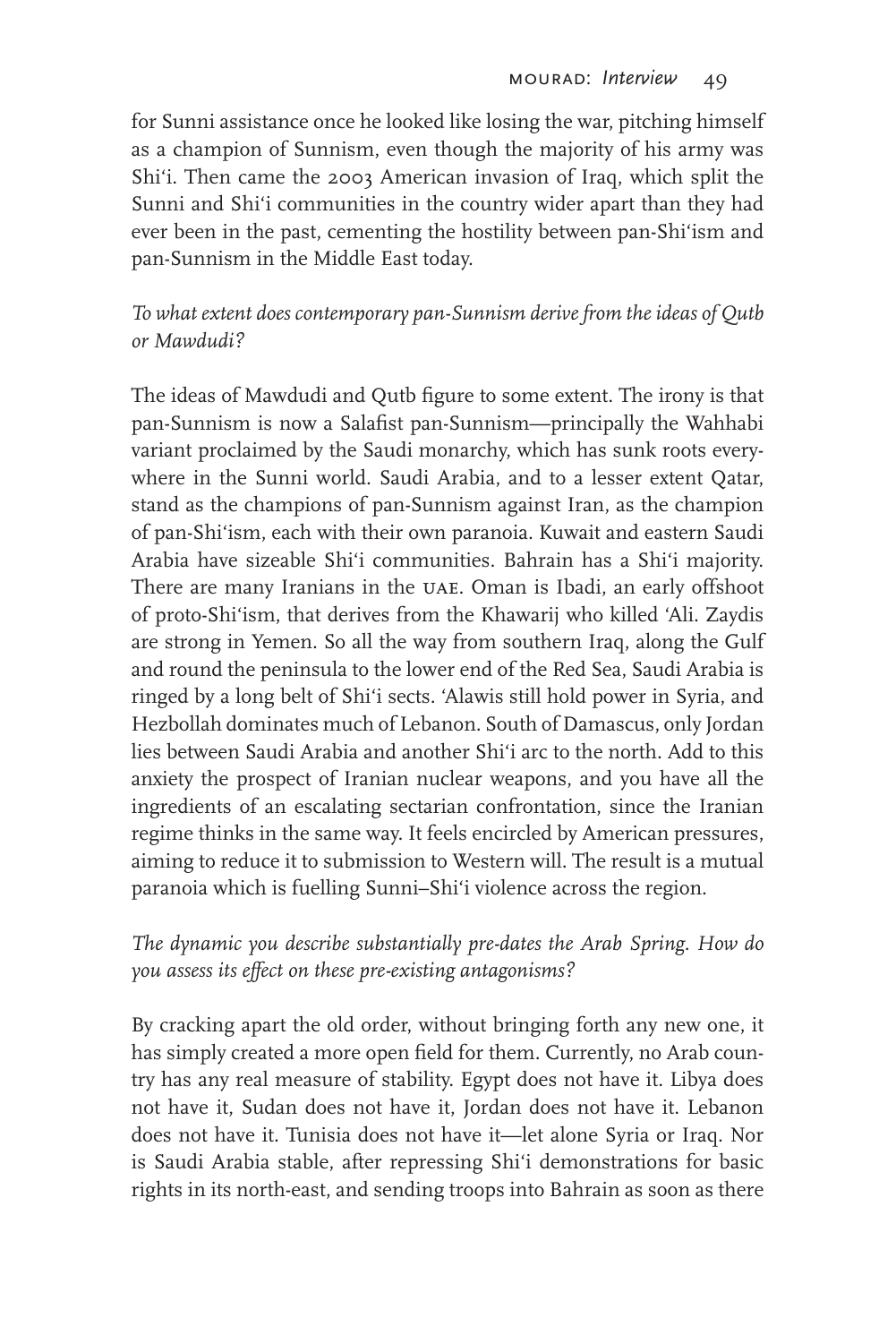was democratic unrest there. The one regional state that could have tried to mediate these conflicts was Turkey, but Erdoğan threw away his opportunities, and now looks ridiculous with his own paranoid outbursts, blaming opposition protests at home on international conspiracies.

*How far has Israel, often portrayed as a modern Crusader state, played a role like that of the original Crusades in stoking religious passions across the region?*

In a pan-Islamist perspective, Israel has always been a very small country with a very small population, which can be driven out as the Crusader states were, once the Muslim world is united. But every time the Arabs fought Israel, they lost. In both Syria and Egypt, the war of 1973 is commemorated as a national holiday as if it was a victory, but of course it was a heavy defeat. Yet the threat from Israel has never been a major factor in the popularization of Islamism, whose resurgence owes little of its momentum to it. The vast majority of Arabs are hostile to Israel as a Jewish state. But this hostility coexists with a widespread indifference to the Palestinian cause, which has never been a central theme among Islamists. The fate of the Palestinians featured only in the margins of the thought of its leading theorists. Even when it is invoked, Israel figures not as a major threat in itself, but as a proxy for the true threat.

What really galvanized contemporary Islamism, and made it appealing, was the overthrow of the Shah in Iran. This was the first revolution in the region that succeeded in toppling a sitting ruler. No other change in the Muslim world has compared with that. The Algerian Revolution was made against a colonial power. The ouster of the monarchy in Egypt was a mere coup d'état, like many of the same in Syria or Iraq. In Iran, by contrast, massive popular demonstrations, sweeping aside the army, brought down the Shah: that was unprecedented. Who were the figures behind it? The mullahs. So religion can bring change; it is the alternative. An ideology, whose trial runs by Mawdudi or Qutb had had a very limited reception, started to find a much wider audience.

In Afghanistan, Salafis jumped on the bandwagon, taking it in their own direction. In Egypt, Sadat used radical Sunni groups to weaken the popularity of socialists and communists before cracking down on them, and this was a general pattern elsewhere in the military regimes of the period, which sought to appear in a good light as a barrier against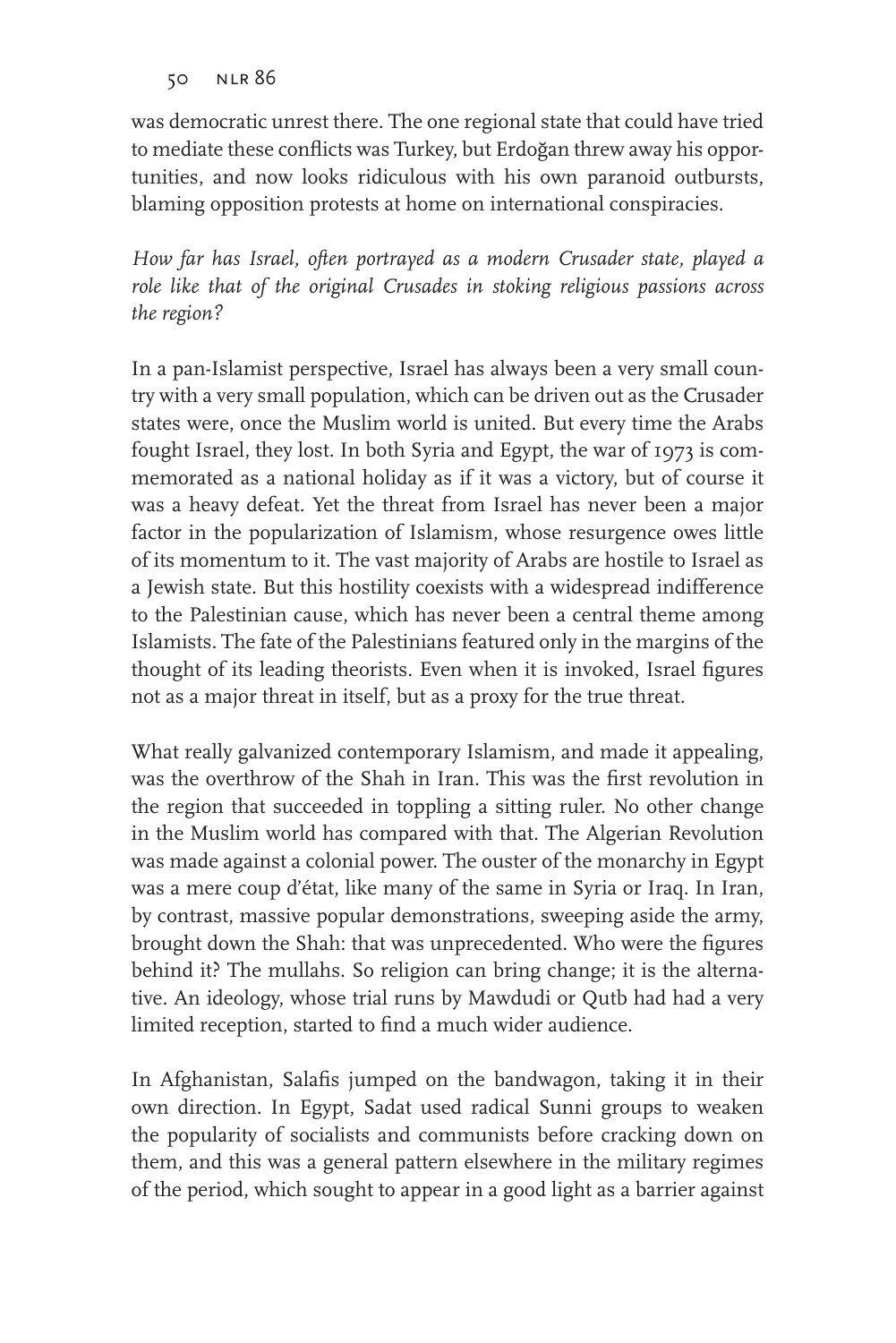two lunatic elements, manipulating each to destabilize the other. Israeli intelligence did much the same in fostering Hamas against Fatah in the Palestinian territories.

*It seems a huge irony that visionaries who wanted a united Islam should have helped set off the most violent division of Islam of modern times. Accusations of apostasy—*takfir*—have notoriously played a part in that. Where does this idea come from?*

You can find the term in Ibn Taymiyya in the thirteenth century, used against the recently converted Mongols and other deviant Muslims, but its current usage is completely modern. In principle, you cannot conduct *jihad* against fellow Muslims. So how do you mobilize people for a *jihad* against a ruler like Sadat or the Saudi monarchs? The only way you can do it is to prove that they are not Muslims. If you look at Osama bin Laden's denunciation of the stationing of American troops in Arabia after the Gulf War, you see that his point was to show that the Saudi ruling family were apostates. He was telling his followers: you need to do what I say, because these people are no longer Muslims. By inviting enemies of Islam into the Holy Places they have abjured the faith. The same was true in Egypt. Salafists may be religious fanatics, but they have to observe basic Islamic law. You cannot cut corners, and simply urge your followers to wage *jihad* against fellow Muslims—you have to prove to them that they are not Muslims any more. So the mechanism of *takfir* is crucial to Salafism. You do not need any *fatwa* to kill infidels. But for Muslims, you not only need one, you need a *fatwa* explaining why they are no longer Muslims, and what they have done that has made them apostates.

That is why Lieutenant Islambouli, who shot Sadat, did not kill Mubarak at the same time. He could kill Sadat because he was an apostate—but he did not have a *fatwa* to kill Mubarak. Conventional analysis of Islamic terrorism does not pay attention to what its militants actually say—it looks at economic factors or historical circumstances, operating with only a very general sense of religion and ideology, ignoring the precise terms in which they justify their actions. The head of the Law School at the University of Qatar addressing a Muslim audience once said the only way Islamic terrorism can be defeated is by understanding its theology, and producing a counter to it. As long as we deny this, there is no way we can gain the upper hand over militant Islam.